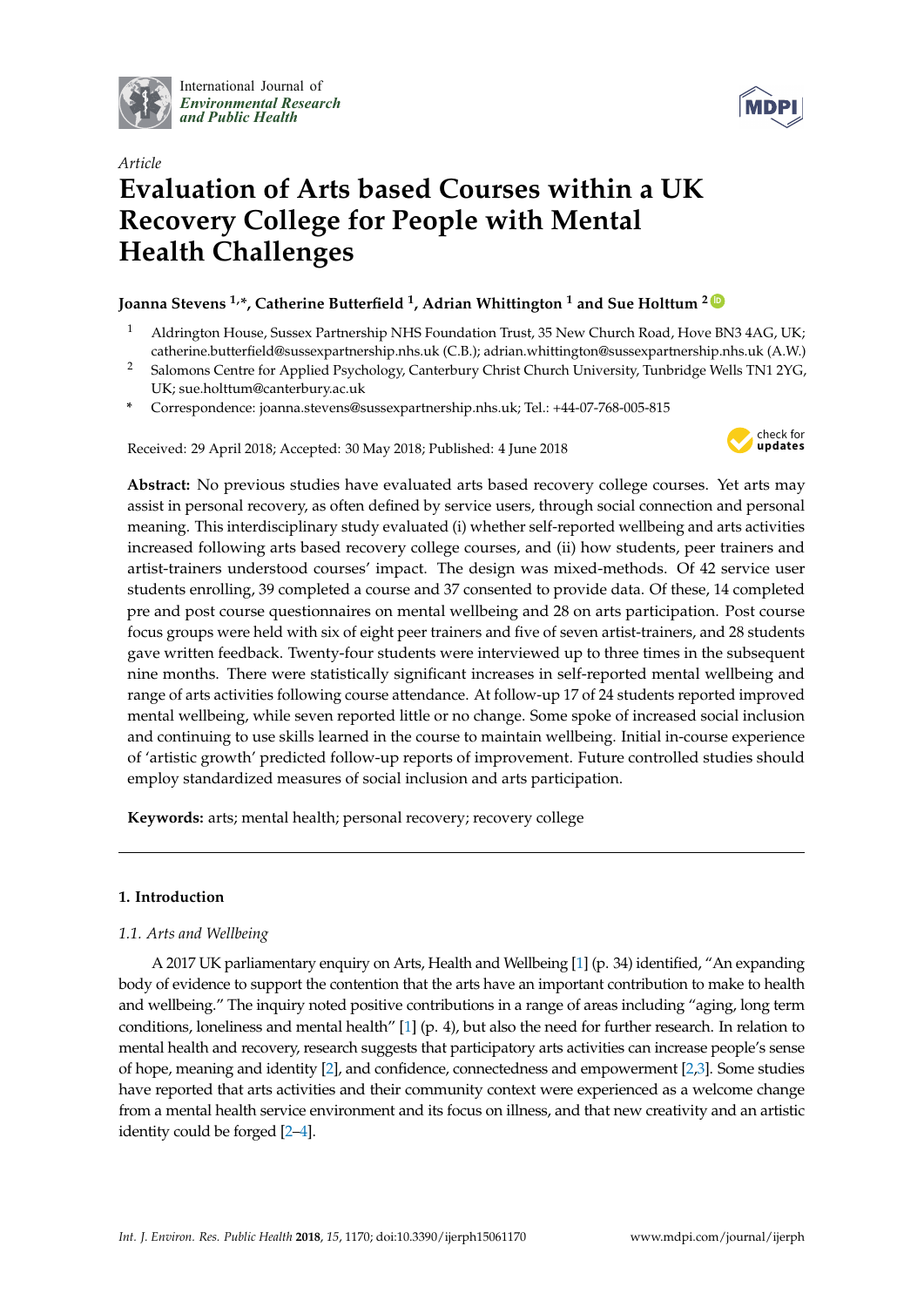### *1.2. Recovery and Recovery Colleges*

Anthony's [\[5\]](#page-21-4) (p. 15) often cited definition of mental health recovery suggests that it is "a deeply personal unique process", involving "goals", and living "a satisfying, hopeful, and contributing life even with limitations caused by illness." Slade [\[6\]](#page-22-0) (p. 37) has called symptom-reduction "clinical recovery", contrasting it with "personal recovery", consistent with Deegan's suggestion [\[7\]](#page-22-1), from her experience as a survivor of unhelpful aspects of the mental health system, of recovering a life. Recovery as defined by service users has been described as "the individual moving towards being able to live the kind of life he or she wants to live" [\[2\]](#page-21-1) (p. 792).

Consistent with these definitions, a review of qualitative studies of how mental health service users viewed recovery other than symptom-reduction produced five themes: connectedness, hope, identity, meaning and empowerment [\[8\]](#page-22-2). The UK Department of Health's Implementing Recovery through Organizational Change program aimed to support individual recovery as well as establish recovery principles within organizations [\[9\]](#page-22-3). Following wide stakeholder consultation, its proposals included providing recovery colleges offering co-produced educational courses.

In theoretical terms, building a meaningful life either outside or alongside mental health treatment could be understood as a life centered on one's own interests. Interests are theorized [\[10](#page-22-4)[,11\]](#page-22-5) as one aspect of an instinctive, biologically based system developed from infancy in the context of attachment relationships. Extending the work of Bowlby [\[12\]](#page-22-6) and Ainsworth [\[13\]](#page-22-7), Heard et al. [\[11\]](#page-22-5) posit that our exploratory, interest-sharing lives are developed through early attachments with caregivers, require support throughout life and are integral to overall health. They see caregiving as having two forms; (i) to protect from danger, comfort and regulate arousal and (ii) to nurture interests and develop skills for sharing interests with peers. We suggest this latter interest-nurturing type of caregiving may be enabled through recovery college courses [\[14\]](#page-22-8).

O'Neill [\[15\]](#page-22-9) also discusses meaningful engagement in cultural activities, suggesting that people need to meet more than instrumental aims such as health benefits anticipated from exercise. This is consistent with the use of social identity theory [\[16\]](#page-22-10) to explain evidence that some group-based health interventions are more effective when those participating already have an interest in the focus and it is personally meaningful. We are sustained by belonging to groups with which we identify and that maintain our positive social identity [\[17\]](#page-22-11). O'Neill [\[15\]](#page-22-9) (p. 22) argues that whilst the benefit of short-term arts projects is well recognized, his epidemiological research "suggests that a strategy promoting less intensive attendance at cultural organizations among vulnerable communities may be able to achieve a health impact at a population level." His review of the literature suggests that "simply going to a museum, art gallery, film or concert on a regular basis increases longevity" [\[15\]](#page-22-9) (p. 22).

### *1.3. Evidence on Recovery Colleges*

The first UK recovery college opened in 2010 in London [\[18\]](#page-22-12), with nearly 40 others established since including in Norfolk, Nottingham, Scotland, Sussex, Manchester, as well as further afield in Ireland, Australia, Japan and Canada [\[19\]](#page-22-13). Narrative descriptions [\[20](#page-22-14)[,21\]](#page-22-15), psychiatrists' perspectives [\[22\]](#page-22-16) and evaluation data from recovery colleges have documented largely positive outcomes. These have included participants' perspectives on what makes recovery colleges effective [\[23\]](#page-22-17), their impact and changes in organizational practice [\[24\]](#page-22-18), factors that support and hinder attendance [\[25\]](#page-22-19), participants' experience [\[26\]](#page-22-20), and financial savings through reductions in service use [\[18](#page-22-12)[,27\]](#page-22-21).

To date participant numbers in studies remain mostly small, with notable exceptions [\[23,](#page-22-17)[27\]](#page-22-21). Few evaluations have followed people up after they have completed a course. In addition, searches of the literature indicated that there were no published studies of arts based recovery college courses. Arts are mentioned in some studies [\[20,](#page-22-14)[23,](#page-22-17)[28\]](#page-22-22), but not evaluated separately from other recovery college courses.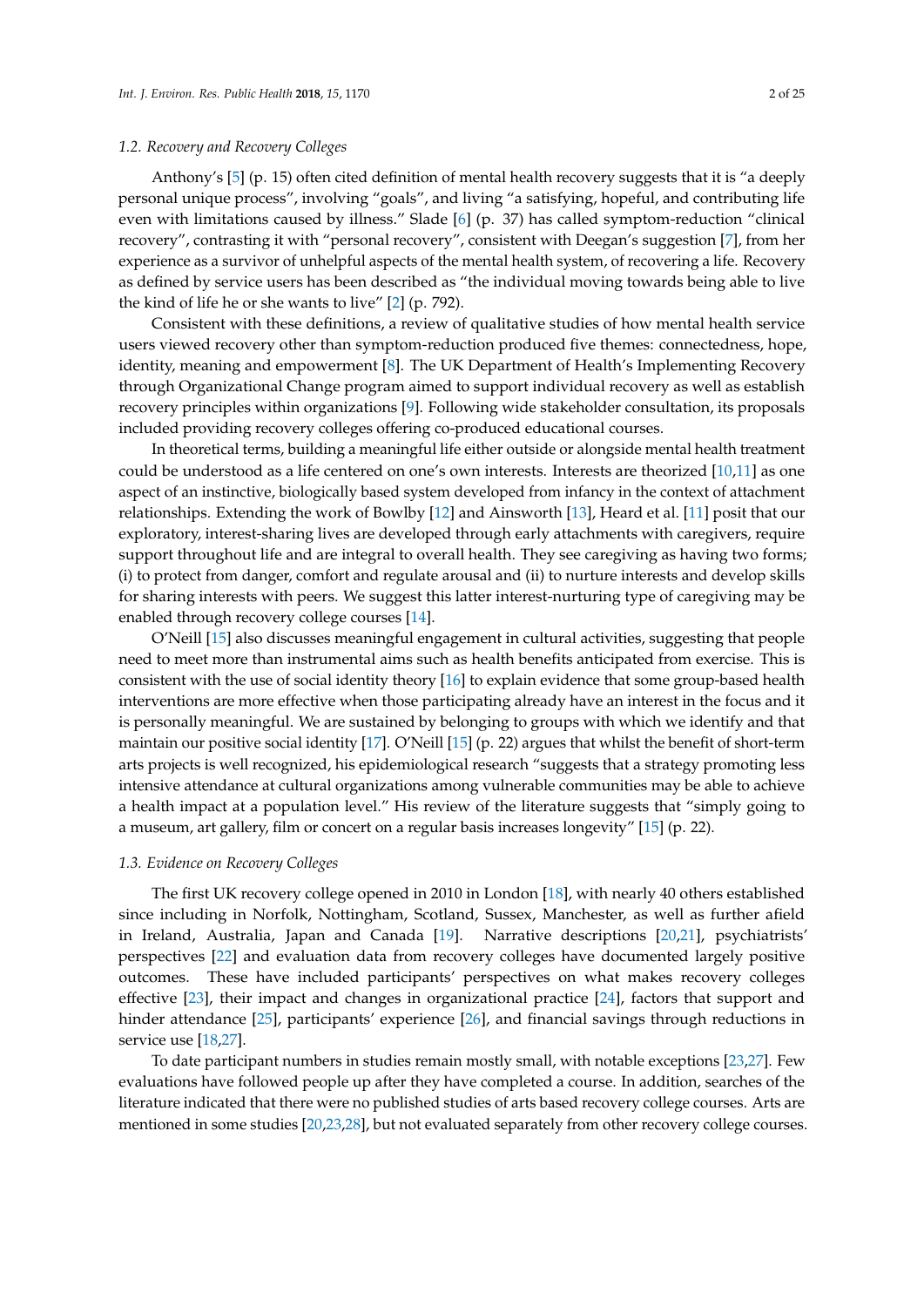### *1.4. Service Context*

The arts based recovery college courses were provided by an arts-and-health program called Make your Mark (MYM) for people with mental health and related challenges. MYM arose from work undertaken since 2010 to increase access to the arts within Sussex Partnership National Health Service (NHS) Foundation (mental health) Trust. Earlier projects included developing a gallery tour for people with memory problems, their families and carers, based on other work in the USA and UK [\[15](#page-22-9)[,29–](#page-22-23)[33\]](#page-23-0). By 2015 MYM, hosted within Sussex Partnership NHS Foundation Trust, and funded through the trust's charity Heads On, was established with the aim of integrating "creativity into the fabric of health care" [\[34\]](#page-23-1). O'Neill's work [\[15\]](#page-22-9) underpins the present authors' aim that arts projects must point beyond themselves and include collaboration with cultural partners. Consultation with service users, NHS staff, arts partners and general public led us to the recovery college model.

### *1.5. Rationale and Aims for the Current Study*

Recovery colleges are a relatively recent innovation in mental health services and previous research has been sparse, with many studies small scale and qualitative. Research has also not examined service users' experiences both in-depth and over time or in relation to arts based recovery college courses. The aim was to use a mixed-methods design [\[35\]](#page-23-2), both quantitative and quantitative, for immediate evaluation of course experience and outcome, and to supplement this with follow-up interviews up to nine months subsequently, to capture any longer-term benefits people might report in their own words. This could provide a sense of what it might be important to measure in future controlled studies [\[36\]](#page-23-3).

#### *1.6. Research Questions*

- 1. What, if any, changes in wellbeing would be reported on standardized questionnaires by course participants pre to post attendance?
- 2. Would there be any change in arts participation from pre to post course?
- 3. What would be the experience of artists, peer trainers and students immediately post course, and for individual students at three month follow-up interview?
- 4. What, if any, and if so what type of changes in wellbeing would service user students describe at three, six and nine months follow-up?
- 5. What, if any, other changes related to wellbeing would students report in the follow-up period?
- 6. Would students report any increase in arts participation in the follow-up period?
- 7. Would there be any patterns in terms of those who report most or least mental wellbeing improvement at six and nine months follow-up in relation to their three month reported experience of courses?

#### **2. Materials and Methods**

Seven arts based courses were co-developed, co-produced and co-facilitated by commissioned artists (expert by arts knowledge and practice) and peer trainers (expert by lived experience of mental distress). The courses are briefly described in Table [1.](#page-3-0)

### *2.1. Design*

A mixed-methods design was used. Two standardized wellbeing scales were used to assess self-reported student wellbeing pre and post course, an arts participation measure to capture any change in arts participation, anonymous qualitative comments post course, focus groups with the trainers (artists and peer trainers), and interviews with students at three, six and nine months post course. In relation to seeking possible links between service users' experiences of MYM courses and subsequent reports of wellbeing, exploratory pattern matching was used [\[37\]](#page-23-4).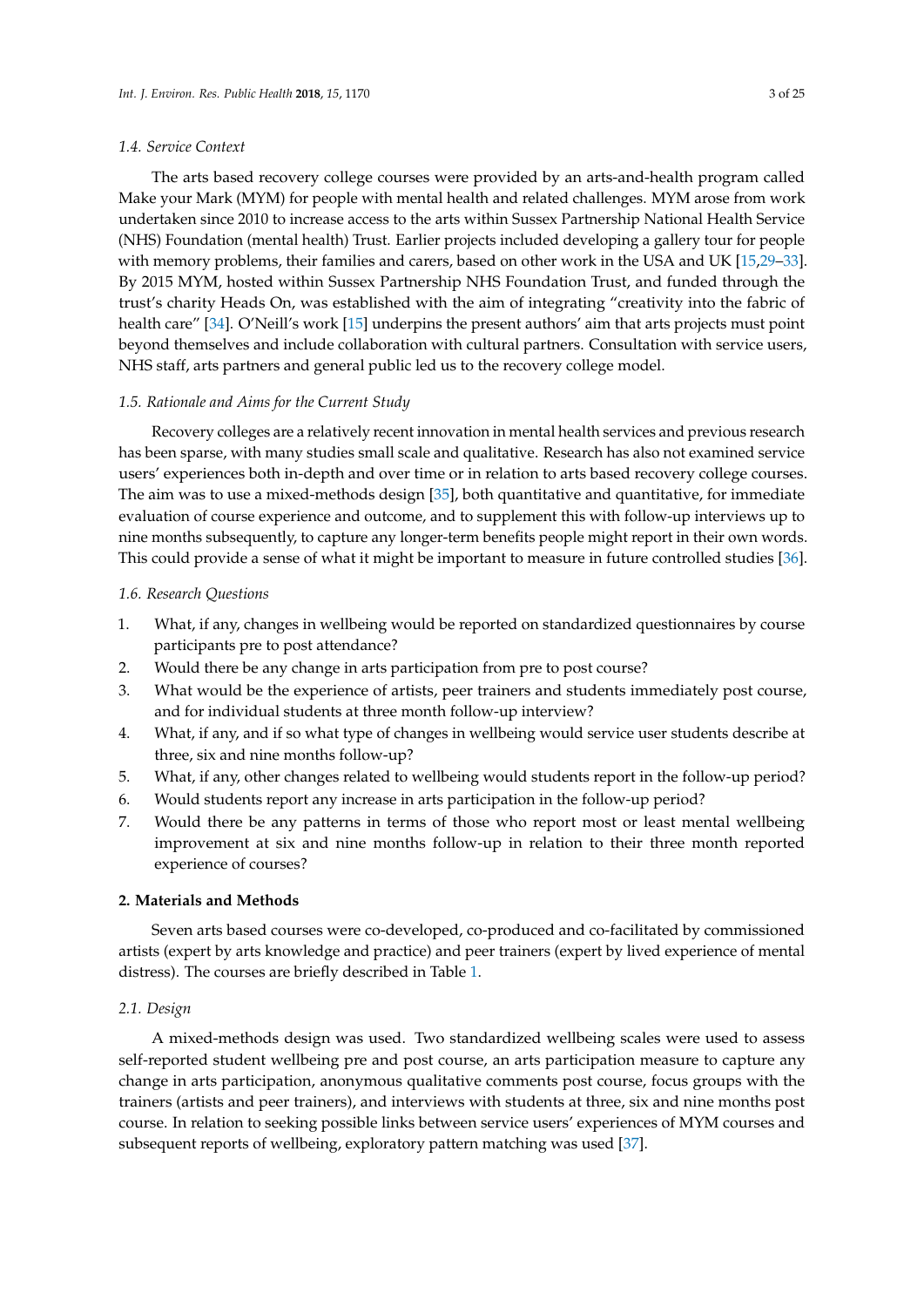### *2.2. Participants*

The eight peer trainers (including a relief trainer) and seven artists involved in course delivery were each invited to take part in a separate artist and peer trainer focus group. The 42 service users who completed courses (attended at least 75% of sessions) were invited to complete pre and post course questionnaires on wellbeing and arts participation, to provide anonymous written feedback on their experience of the course, and to be interviewed three, six and nine months after the courses ended. All 42 service users consented to provide pre and post course data, and 37 to be interviewed at follow-up points. However, due to course attrition, participants not being in attendance for pre and/or post data collection, incomplete questionnaires, or not being available for follow-up interviews, data were incomplete. Information about the number of participants taking part in each component is provided in the Results section.

<span id="page-3-0"></span>

| <b>Title of Course</b>                                    | Art Form and Approach                                                                                          | <b>Venues</b>                                              |
|-----------------------------------------------------------|----------------------------------------------------------------------------------------------------------------|------------------------------------------------------------|
| Stories of a Journey-Recovery on Film                     | Puppetry and animation to tell a recovery story<br>on both an individual and group level                       | Hawth Theatre, Crawley                                     |
| Mindful Drama and Storytelling for<br>Supportive Recovery | Drama, storytelling and movement to develop<br>confidence                                                      | Ropetackle Arts Centre,<br>Shoreham-by-Sea                 |
| <b>Creative Music Making</b>                              | Music making in a safe environment, involving<br>producing a new piece of music                                | Worthing Museum, Worthing                                  |
| Art and Movement for Wellbeing                            | Art, movement and nature, to build confidence,<br>increase wellbeing and improve health                        | Clair Hall, Haywards Heath and park<br>and woodland spaces |
| Recovery and Self Discovery through<br>Arts and Food      | Learning new and creative ways to approach<br>food and art: Tasting, making and sharing food<br>and visual art | Towner Gallery, Eastbourne                                 |
| Creative Singing for Wellbeing                            | Using voice, breath and posture as tools to deal<br>with anxiety and to produce a voice soundscape             | De La Warr Pavilion, Bexhill on Sea                        |
| Playing with Print                                        | Self-expression through print making to build<br>confidence in a safe environment                              | Brighton Museum, Brighton                                  |

| <b>Table 1.</b> Outline of arts courses delivered. |
|----------------------------------------------------|
|                                                    |

# *2.3. Measures*

As part of routine Sussex Recovery College (SRC) processes, quantitative data were gathered from the students pre and post course. This included wellbeing scales as follows.

# 2.3.1. Short Warwick-Edinburgh Mental Well-Being Scale [\[38\]](#page-23-5)

This 7-item scale includes items such as, "I've been dealing with problems well" and "I've been feeling close to other people". Answers on a 5-point Likert scale range from "None of the time" to "All of the time". It has been used to evaluate change in public health interventions, including in populations with severe mental health diagnoses [\[38,](#page-23-5)[39\]](#page-23-6), and in evaluating recovery colleges [\[19\]](#page-22-13).

### 2.3.2. CHoice of Outcome in Cbt for Psychoses (CHOICE) [\[40\]](#page-23-7) Short Form

This is a service user led measure assessing psychological recovery and mental health following cognitive behavior therapy (CBT) for psychosis [\[40\]](#page-23-7). However its items are not specific to CBT or psychosis. Items on which respondents are asked to rate themselves include "Positive ways of relating to people" and "Understanding my experiences (e.g., beliefs, thoughts, voices, and related feelings)." Ratings range from 0 (worst) to 10 (best). Item 12 is a personal goal the respondent may set for him or herself and rate in the same way and was not used in this evaluation. The short form has been used as an outcome measure for Sussex Recovery College since the College's inception. The original form of CHOICE was reported to have good psychometric properties [\[40\]](#page-23-7) but no information was available on the shorter version.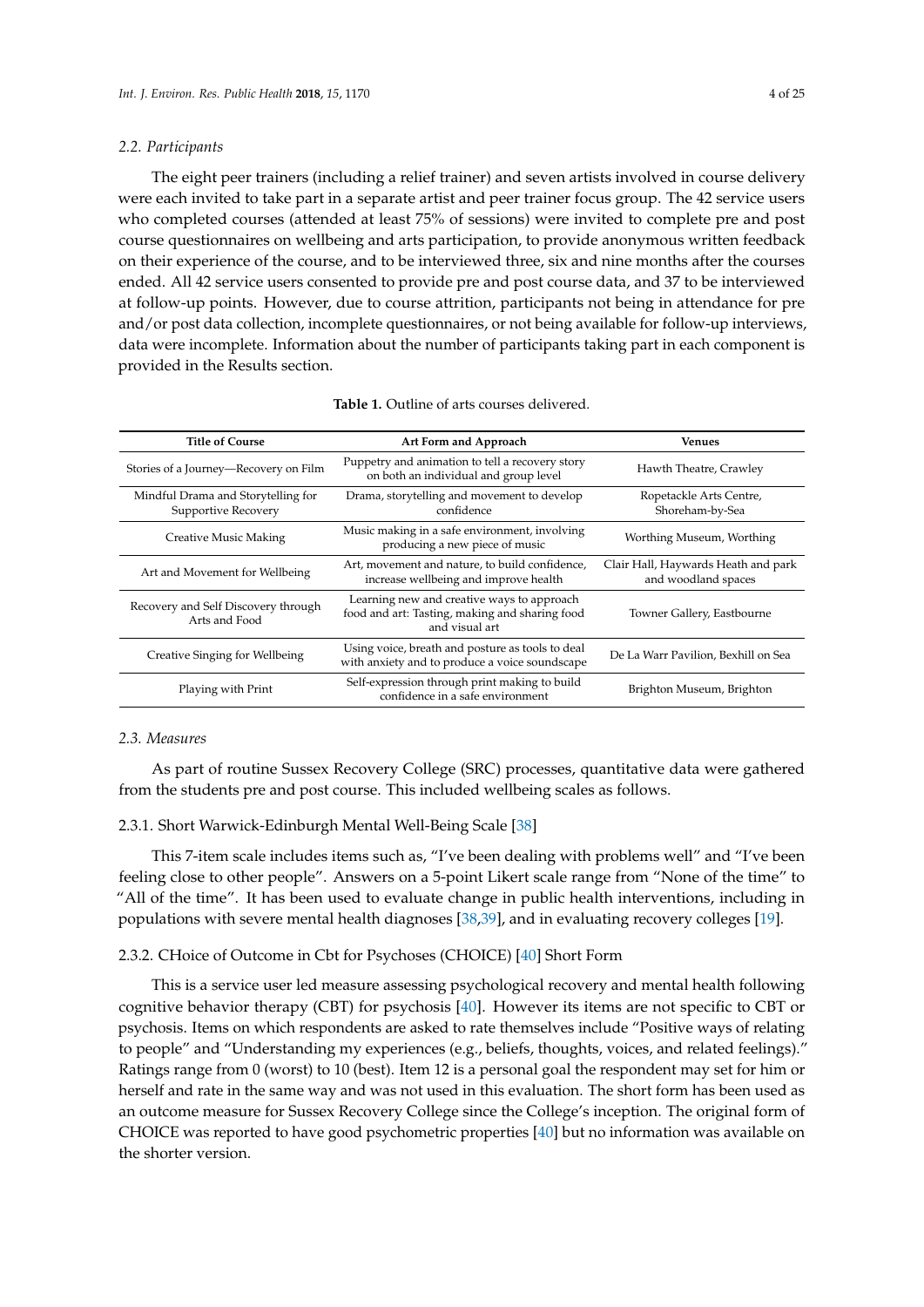This was measured using a tool designed in consultation with service users to be easy to use and to reflect that service users can sometimes experience difficulties leaving their home. It comprises one landscape page divided into four quadrants. The first quadrant presents 13 arts activities written in bubbles so that the participant can tick any applicable to them for the previous three months (including "Crafts", "Singing", "Going to galleries or museums", and "Painting"). The second quadrant presents eight locations (including "At home", "Library", "TV or radio", and "Attend a group or class"). The third quadrant presents seven different people or groups with whom participants may have engaged in an activity (including "With pets", "Family", and "On my own"), and the fourth quadrant contains the question, "How often have you taken part in creative activities?" and presents five ratings of frequency scored from 1 (once) to 5 (daily). Only face and content validity were established for this measure.

### *2.4. Qualitative Data*

Student post course qualitative data were taken from anonymous course feedback forms (Supplementary Table S1). Students were asked to rate nine positive statements on a scale of 1 to  $5$  (1 = strong agreement and  $5$  = strong disagreement). They were invited to comment if they wished. For example, being asked to rate the statement "I found this course helpful and informative" was followed by "What was most helpful/informative for you (if relevant)?" Rating the statement "I found it helpful that the course included facilitation by a Peer Trainer with lived experience" was followed by "What was the most helpful aspect of this (if relevant)?" They were asked to rate the helpfulness of the tutors, helpfulness of other students for their learning, the materials and the venue (Table S1). They were additionally asked to provide any further comments. Only the qualitative data are reported here. The ratings can be found in Table S1. The artists' and peer trainers' experience of facilitating courses was assessed through separate focus groups each lasting one hour and co-facilitated by the second author and a peer expert by experience. Topics were about their experience overall, of the venues, of working with the students, of working with their co-facilitator, of any impact on themselves, whether they would do anything differently, and anything else that had not been covered.

The interviews at follow-up were semi-structured (Tables S2–S4). Students were asked how their arts participation had been since the end of the course (three month follow-up) or since the previous follow-up (six and nine month interviews), and how they felt their health was (physical and mental wellbeing). At three month follow-up participants were also asked to give feedback on the course, its content, the tutors and venue.

#### <span id="page-4-0"></span>*2.5. Procedure and Analyses*

Clinical governance approval was provided by Sussex Partnership NHS Foundation Trust prior to starting (Figure S1). The research assistant (second author) visited all courses to explain the evaluation and seek informed consent. The focus groups took place within a week of the course graduation ceremony, approximately one month after the end of the courses. The peer focus group took place at a trust property, and the artist focus group in an arts venue. The focus groups took the form of semi structured interview and were recorded and transcribed verbatim, as were all recorded follow-up interviews.

Paired *t*-tests were used to test for change on the two standardized wellbeing scales, and Wilcoxon signed ranks test for the unstandardized arts participation measure. Significance level was set at 0.05 (two-tailed) for all quantitative tests. They were carried out using Statistical Package for the Social Sciences, version 23.

Inductive thematic analysis [\[41\]](#page-23-8) was used for all qualitative data analysis except identifying themes of improved mental wellbeing, lack of change in wellbeing, and data indicating doing more or less arts activities. Deductive analysis was used in that the authors sought data conforming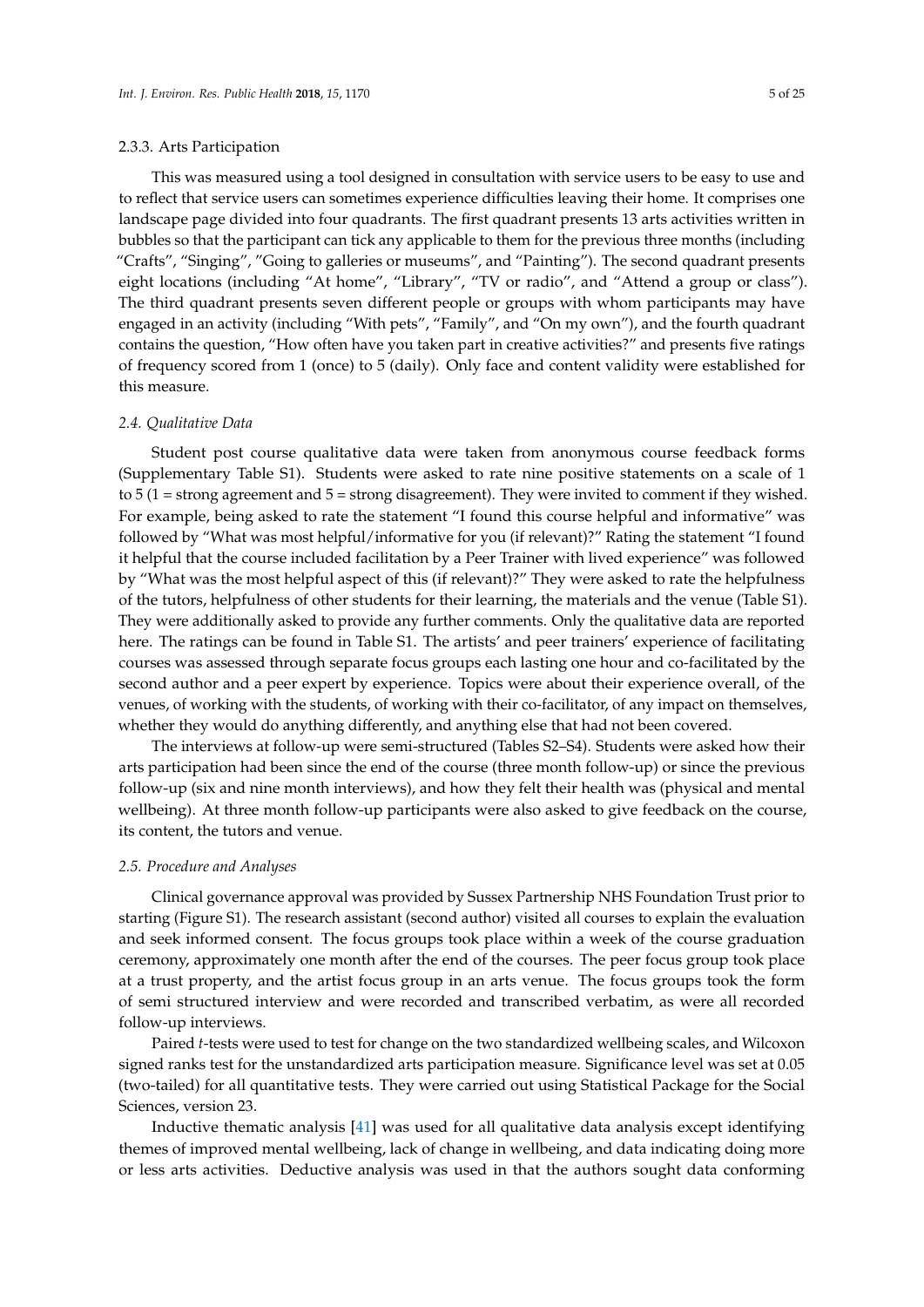to these *a priori* themes in follow-up interview data. Initial coding of transcripts and course feedback were undertaken by the second author, who also recorded and transcribed the majority of interviews. Due to timing the six month interviews were transcribed by an outside person who signed a confidentiality agreement.

Recordings were listened to several times and transcripts read and re-read. For each data set, codes were independently identified. Initially the focus groups and course feedback data were transcribed and coded. The second author initially coded and reviewed the data. Themes not relevant to the research were excluded (for example stories participants told about how they came to mental health services). An artist (who was expert by experience, had been involved in setting up the project and had co-run the focus groups) and the project coordinator met with the second author to review and agree themes. At this stage each theme was debated and honed. The process of data immersion, transcribing, coding and reviewing was repeated for the service user interview data sets.

The second author then met the first author and a further expert-by-experience artist uninvolved in the project, to review and agree themes against the data. Further coding also happened at this stage where different people identified different themes or saw existing themes in a different light. For example, an initial code of personal growth was later incorporated into *improved mental wellbeing*. Further coding and discussions were done with all authors.

In order to provide a descriptive illustration of which participants described most and least improvement in wellbeing at different follow-up interviews, the authors classified participants into four groups: 'Sustained improvers' were those who self-reported improvement at more than one of the three follow-ups. They were only included in this group if any report of no change was only at first follow-up and subsequent reports were of improvement only. To qualify as 'improvers', participants had to have reported improvement on at least one follow-up, and any report of no change had to be followed by only reported improvement on a subsequent follow-up. To be designated 'possible improvers', participants' report of improvement was followed by report of no change. To be designated 'no change' they did not report improvement at any follow-up, and reported no change at more than one follow-up. For pattern matching, because of small numbers, Fisher's exact test of significance was used to assess whether students for whom specific themes were identified at three month follow-up concerning their experience of courses were associated with membership of (a) the sustained improvers or improvers, versus (b) the possible improvers or no change group.

### Quality Criteria

After the initial round of coding, the second author's coding was checked by people with diverse perspectives as already described. The fourth author, who was independent from the setting up or running of the project, offered monthly research supervision to the second author, who was employed to evaluate the project, and who used this time for discussion of practical issues and reflecting on potential imposition of personal biases on data coding. All contributors were alert to negative cases, that is, examples of self-reported experience that seemed at odds with majority-reported experience [\[42\]](#page-23-9). This was important to avoid under-representing experience that might be unanticipated but could be important.

#### **3. Results**

### *3.1. Wellbeing and Arts Participation Pre and Post Course*

Of the 42 service users completing courses, 41 were in treatment for moderate to severe mental health issues in secondary or higher level care (including low-secure forensic care and supported housing). One did not provide this information. Fourteen of the 42 participants provided full pre and post data for the two standardized measures and 28 for arts participation. Table [2](#page-6-0) shows that students reported significantly improved wellbeing on both standardized measures after compared to before their course attendance.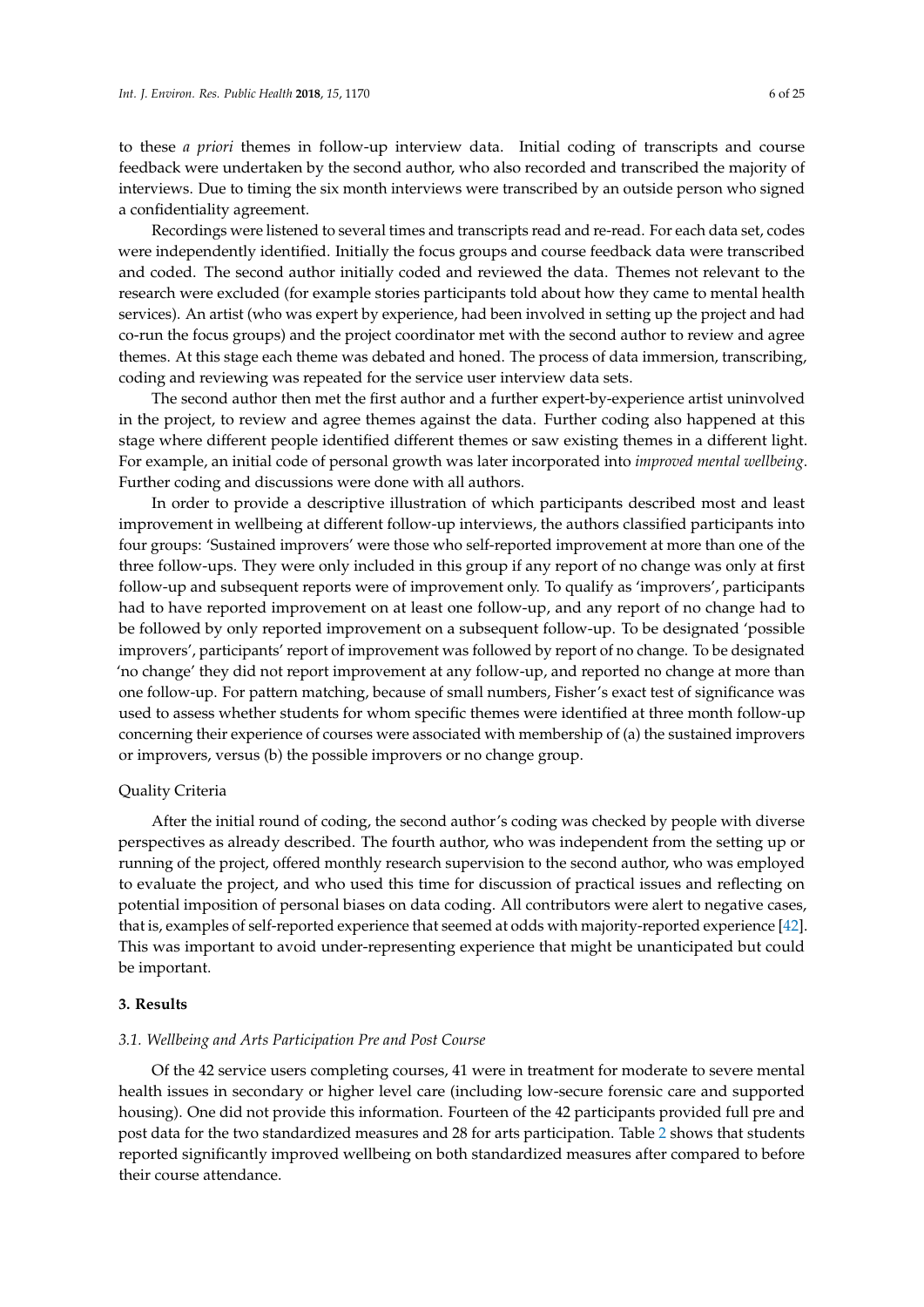<span id="page-6-0"></span>

|                                          | Mean before (sd) | Mean after (sd) |         |           |
|------------------------------------------|------------------|-----------------|---------|-----------|
| Wellbeing $\frac{1}{n}$ ( <i>n</i> = 14) | 2.56(0.67)       | 2.89(0.90)      | $-2.66$ | $0.020*$  |
| CHOICE <sup>2</sup> $(n = 14)$           | 3.87(1.83)       | 5.35(2.43)      | $-3.06$ | $0.009**$ |

**Table 2.** Changes in wellbeing from before to after course attendance.

<sup>1</sup> Edinburgh Mental Wellbeing Scale; <sup>2</sup> CHoice of Outcome In Cbt for psychosEs Scale; \*  $p < 0.05$ ; \*\*  $p < 0.01$ .

In terms of arts activities, students collectively reported significant increases on only one indicator (number of different activities) on the arts participation questionnaire, when these were corrected for their course-attendance (Table [3\)](#page-6-1).

<span id="page-6-1"></span>**Table 3.** Changes in arts participation pre to post course (corrected for Make your Mark (MYM) course attendance).

| Activities Reported by $n = 28$ Participants       | Median before<br>(Range) | Median after<br>(Range) |         |            |
|----------------------------------------------------|--------------------------|-------------------------|---------|------------|
| Number of different activities (of 13 options) $1$ | $3(0-7)$                 | $5(1-11)$               | $-2.91$ | $0.004$ ** |
| Number of different locations (of 8)               | $2(0-5)$                 | $3(0-6)$                | $-0.99$ | 0.334      |
| Different people/groups done with (of 6)           | $1(0-4)$                 | $1(0-6)$                | $-0.44$ | 0.659      |
| Frequency of activity $2$                          | $4(1-5)$                 | $4(1-5)$                | $-1.66$ | 0.097      |
|                                                    |                          |                         |         |            |

<sup>1</sup> Response options; <sup>2</sup> Frequency responses from 1 = Once to 5 = Daily; \*\*  $p < 0.01$ .

### *3.2. Post Course Perceptions of Course Experience by Artists, Peer Trainers and Students*

Anonymous written post course feedback was provided by 28 participants. The peer evaluation focus group consisted of six of the eight peer trainers including the relief trainer, who had been involved in setting up the courses and assigning the peer trainers to their positions within the program. The artists' evaluation focus group included five of seven artists. Written feedback was received from the remaining two. For the longitudinal evaluation involving interviews three, six and nine months after the courses ended, 37 students provided informed consent, and 22 provided data at first follow-up, including at least one student from each course. There were 12 women and 10 men (age range 28–82 years). Interview lengths ranged from 12 min to 1 hour and 5 min.

The themes from the focus groups with artists and peer trainers, anonymous written feedback from students and three month follow-up interviews are summarized in Tables [4–](#page-6-2)[6,](#page-7-0) with overarching theme names of *Transforming students' lives, Development as trainers* and *Overcoming hurdles*.

<span id="page-6-2"></span>

|                              | Found in:                       |                              |                                    |                                                           |  |  |
|------------------------------|---------------------------------|------------------------------|------------------------------------|-----------------------------------------------------------|--|--|
| Sub-Theme                    | Students'<br>Anonymous Feedback | <b>Artist Focus</b><br>Group | <b>Peer Trainer Focus</b><br>Group | <i>n</i> Participants at Three<br>Month Interview (of 22) |  |  |
| Improved mental wellbeing    | Yes                             | Yes                          | Yes                                | 16 <sup>1</sup>                                           |  |  |
| No change in mental health   |                                 |                              |                                    | 91                                                        |  |  |
| Artistic growth              | Yes                             | Yes                          | Yes                                | 9                                                         |  |  |
| Inspiring venue              | Yes                             | Yes                          | Yes                                | 11                                                        |  |  |
| Learning skills              | Yes                             |                              | Yes                                | ⇁                                                         |  |  |
| Positive risk-taking         | Yes                             |                              | Yes                                | 12                                                        |  |  |
| Positivity of social aspects | Yes                             |                              |                                    | ⇁                                                         |  |  |
| Tutors special               |                                 |                              |                                    | 4                                                         |  |  |

**Table 4.** The theme Transforming students' lives and its sub-themes.

<sup>1</sup> Both themes of *improved mental health* and *no change* were found in data from three participants.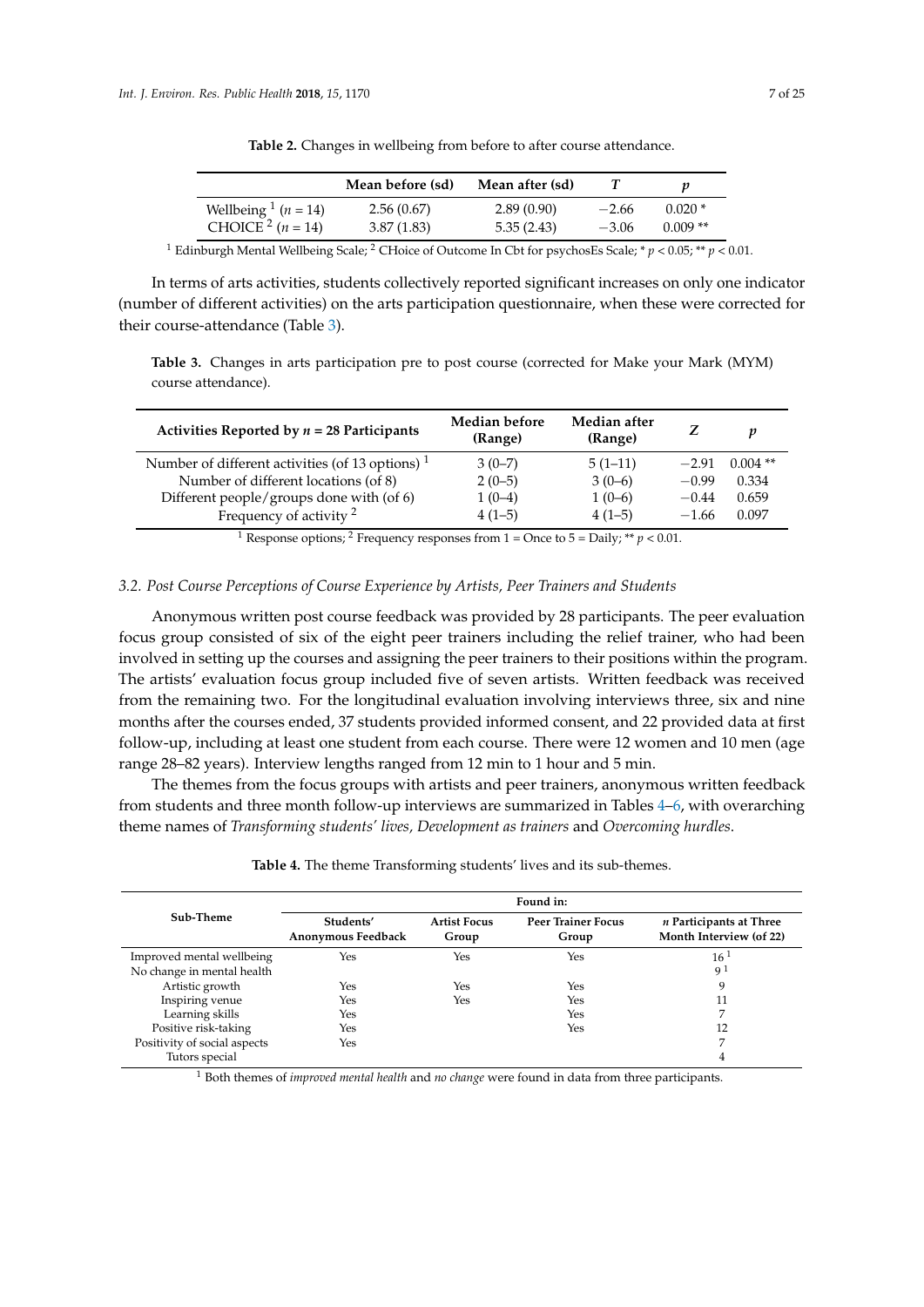<span id="page-7-1"></span>

| Sub-Theme                           | Found in:      |                      |
|-------------------------------------|----------------|----------------------|
|                                     | <b>Artists</b> | <b>Peer Trainers</b> |
| Practice development                | Yes            | Yes                  |
| Personal confidence and self-esteem | Yes            | Yes                  |
| Professional pride                  | Yes            |                      |
| Positive risk-taking                |                | Yes                  |

**Table 5.** Sub-themes of the theme 'Development as trainers'.

**Table 6.** Components of the main theme 'Overcoming hurdles'.

<span id="page-7-0"></span>

| Sub-Theme                                     |                 | Found in:      |                      |
|-----------------------------------------------|-----------------|----------------|----------------------|
|                                               | <b>Students</b> | <b>Artists</b> | <b>Peer Trainers</b> |
| Appreciation of support and supervision       |                 | Yes            | Yes                  |
| Concern over attendance                       |                 | Yes            | Yes                  |
| Co-production: The good, the bad and the ugly |                 | Yes            | Yes                  |
| Meeting and not meeting expectations          |                 | Yes            | Yes                  |
| Coping with difference                        | Yes             |                | Yes                  |

# 3.2.1. Improved Mental Wellbeing

Participants of both focus groups (artists and peer trainers), written feedback from students, and participants at three month follow-up interview mentioned students' improved mental wellbeing. This included reduced distress and increased confidence and self-worth:

*"It really improved their mental health and their anxiety levels had gone down, and one was quite suicidal at the beginning but by the end she was in much more positive space."*

—Lindy, artist (all names are pseudonyms)

*"It was a wonderful course and I really want to do more. I felt very suicidal before and now I have remembered a part of me I had forgotten so thank you."*

—Student (anonymous feedback)

*"From turning up and being hunch-shouldered, really unable to talk to, literally she, you saw at the graduation she was walking with her head up. She walks with her head up and chest out now."*

—Michael, artist.

*"I think it was quite powerful how helpful it was with confidence"*

—P32, 3m (Participant 32 at three month follow-up)

*"It was a big lift of self-esteem because obviously doing something like that, in a place like that [museum] obviously you do feel that you have more value."*

—P8, 3m

### 3.2.2. No Change in Mental Health

Some participants interviewed at three month follow-up had felt benefit while on the course but could be viewed as negative cases in relation to this theme, in that they felt that this had not been maintained very well or at all afterwards:

*"It'd be better if I did what I was doing on the course, I was a lot—my voice was a lot better."* —P36, 3m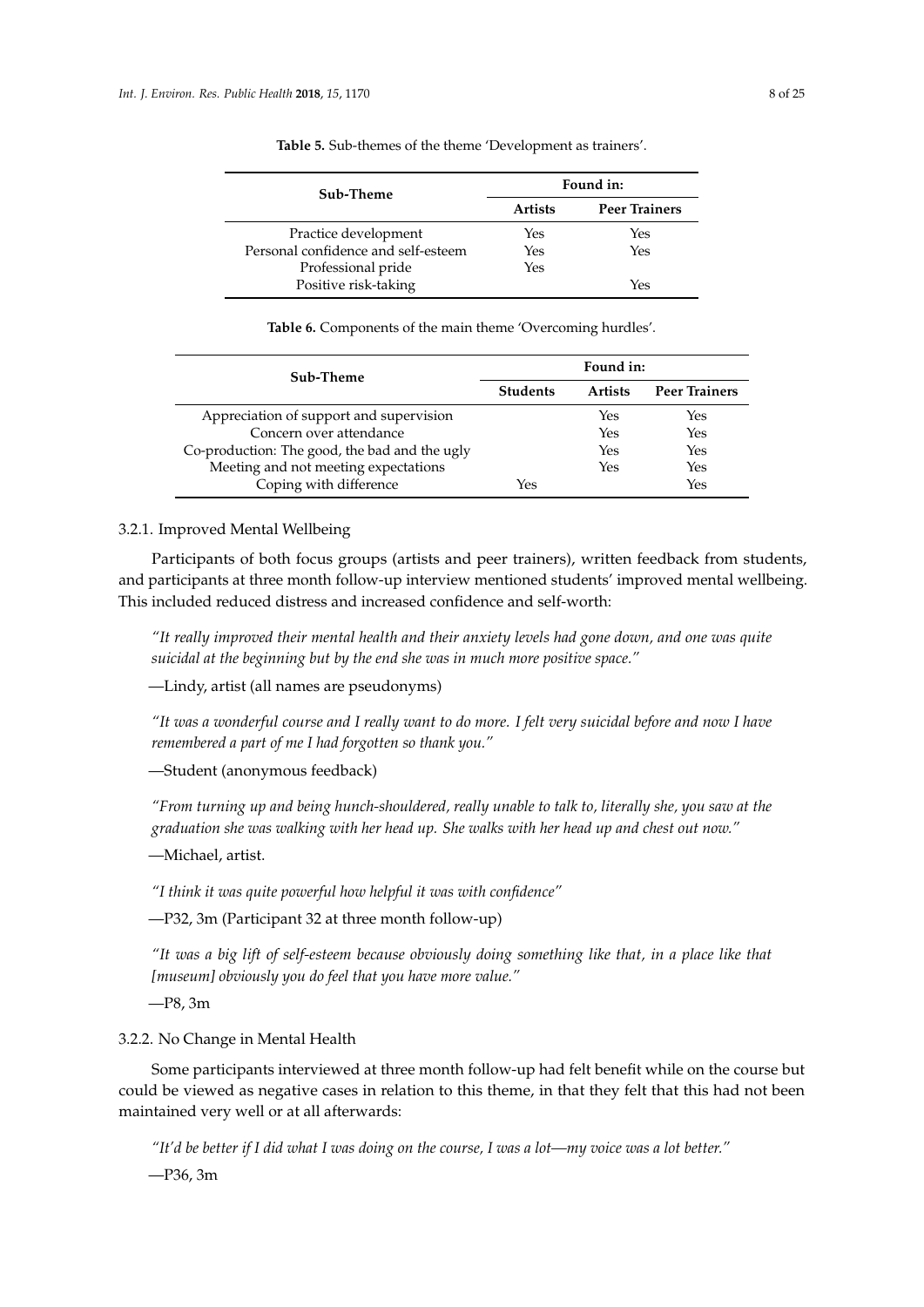One participant felt he might have benefited more if he had attended from the beginning:

*"If I'd of come from the beginning as I say from the first session to the last obviously and been more acquainted with the people there and that* . . . *"*

—P16, 3m

<span id="page-8-0"></span>3.2.3. Artistic Growth

A sense of *artistic growth* seemed to be evident in all three groups and was discussed at three month follow-up. Several participants spoke at interview about aspects of courses that they experienced as inspirational, or having experienced the course as liberating, enabling people to feel positive about themselves and their artistic capabilities, motivated, and able to express feelings in new ways:

*"I have developed an artistic personality."*

—Student

*"The creativity of the students that they came up with their own story to tell [* . . . *] they blew us out the water."*

—Sindy, peer trainer

*"And learning that things don't have to be perfect, because I found that really –'Oh no! We haven't got to make a noise the same' that was really hard, because I get stuck in rules and regulations and things. So that was quite eye opening."*

—P32, 3m

*"I danced this emotion. I'd had this therapy session and there was all this anger."*

—P11, 3m

Some students mentioned motivation to use their new skills at home:

*"I can take things home and I wanted to actually do things at home. I wanted to actually do what I could."*

—P3, 3m

Some compared arts based courses positively with mental-health-focused ones:

*"I think it gives people a lot of freedom as well. So they've got that two hours to do what you want and you don't get that in sort of health related courses. I would say it's just as valuable as a 'living with bipolar' course"*

—P10, 3m

3.2.4. Inspiring Venue

For all groups, the nature of the community-based venue seemed to add something special to their experience. A number of participants talked at follow-up about the *inspiring venue*. This could be about the nature of the venue itself, or that it was not a mental health service location, or a combination of these:

*"The venue was amazing—that adds something to it. We had this studio, a proper studio on the side of the De la Warr Pavillion which is an incredible building in itself."*

—Liam: Peer trainer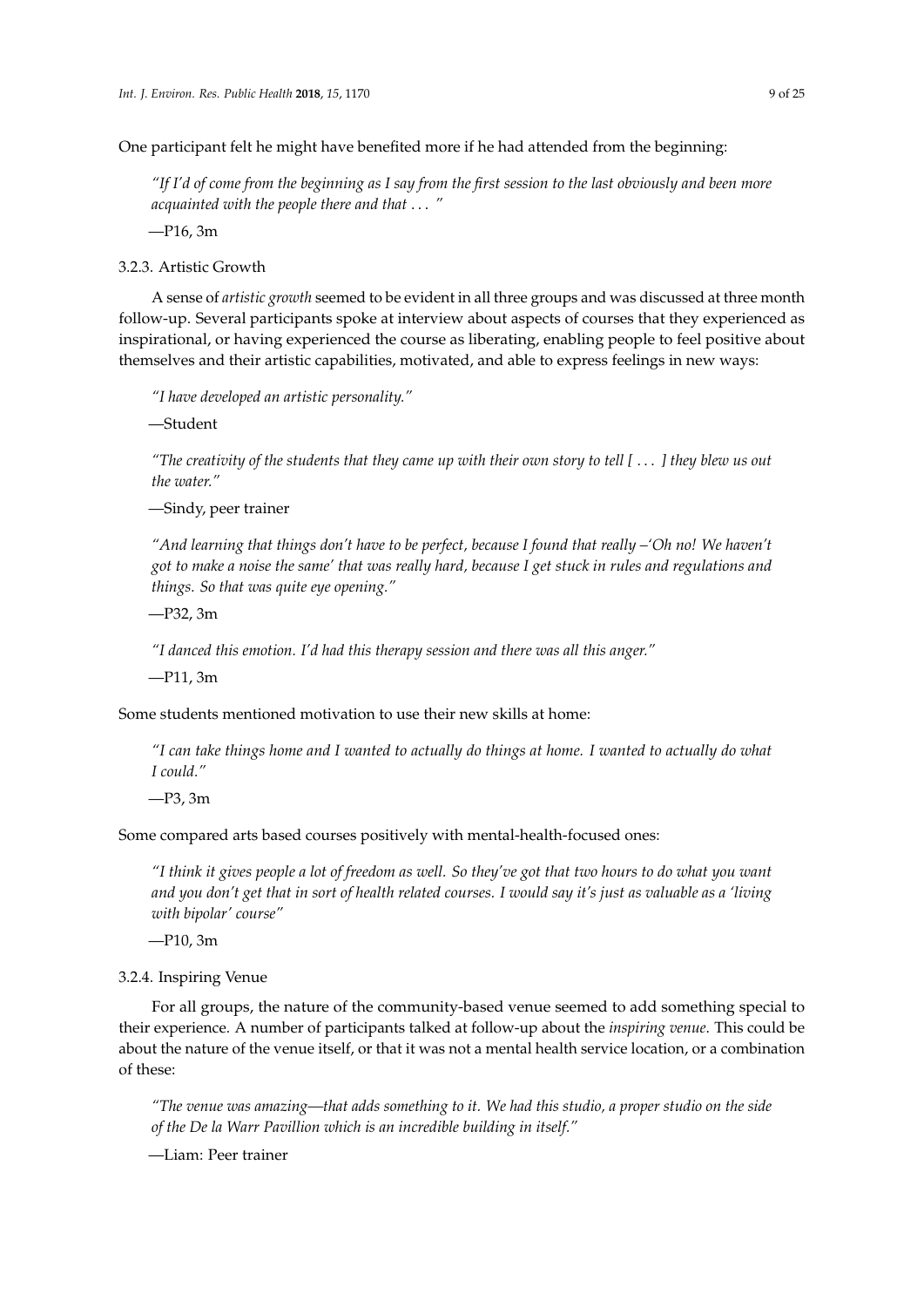*"It's a great bonus that the course is being held at Brighton Museum as it is both quiet and inspirational."*

—Student

*"That was the most phenomenal thing. It felt so special, privileged to be [at museum] [* . . . *] it's like living there really, because you're there for that amount of time and you're allowed to be there. That was lovely."*

—P8, 3m

*"I preferred it a lot, I thought it was more relaxed and informal. They can be hard to go into, sort of [NHS] trust places when you're not feeling good, just sort of triggering memories sometimes. I thought it was really good to be away from the Trust."*

—P32, 3m

3.2.5. Learning Skills

Some students self-reported, and peers saw them as developing and using skills for coping with difficulties as a result of attending a course:

*"They'd report on experiences where they'd been able to cope with some sort of difficulty during the week as a direct result of learning something on that course."*

—Liam, peer trainer

[What was helpful:] *"Learning about breathing exercises to help make different sounds and also to help deal with stress."*

—Student

*"Discovering other skills which I perhaps didn't know I had, or hadn't had whatever reasons to explore it, [* . . . *]. This is something which I'm just opening myself up to."*

—P3, 3m

<span id="page-9-0"></span>3.2.6. Positive Risk-Taking

Peer trainers and students gave feedback suggesting that students had been spurred to do things they would not have done otherwise. Several participants also talked at interview about feeling able to go outside their comfort zone, which seemed best summed up as *positive risk-taking*. Several people conveyed that they felt anxious at first, but then were able to relax and participate:

*"One of the students who hadn't participated in the dance very much was really into the dance. I was so pleased to see that. Cos she was, she had been, it was very much out of her comfort zone."*

—Nina, peer trainer

*"I feel this helped my confidence but was initially quite anxiety-provoking. The course felt nice and relaxed and the trainers were lovely."*

—Student

*"I could see everyone else was making an effort and things—it sort of pushed me to go out beyond my comfort zone. I never thought I'd be doing like the dance bit or anything. I've never been able- I never had the confidence to do it but yeah."*

—P13, 3m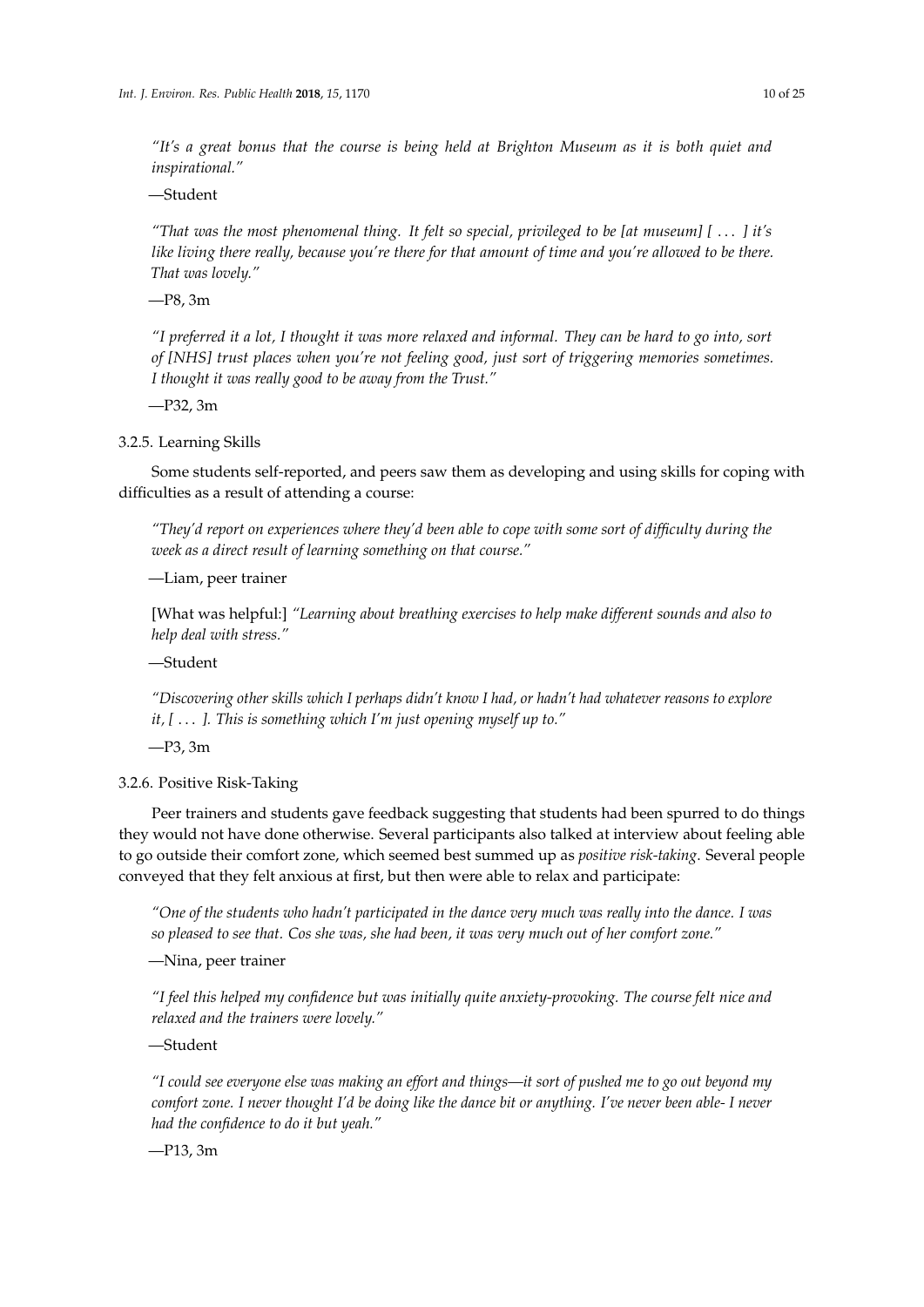*"So working with a group of people in its own right was a very difficult thing to do, but when you're doing something fun it makes it a little bit easier."*

—P19, 3m

One student appreciated having higher expectations placed upon her capability than usual:

*"It was almost like a nice surprise to actually have a higher expectation as opposed to the norm, which may have a lower expectation of people with chronic illness, mental health issues."*

—P3, 3m

3.2.7. Positivity of Social Aspects

Immediately post course this theme only seemed present in the student feedback but it was prominent there. For example in response to the question as to rating whether the course had helped in their recovery, one student wrote:

*"Being in medium sized group social interaction. Applying myself and becoming more aware of people's situations, empathy."*

—Student

Some students also talked about the positive social aspect at interview. As with *positive risk-taking*, there was a sense of pushing beyond initial difficulties:

*"It was nicer having all the people around because you can look at what everyone's doing, everyone's having a good laugh, and everyone really sort of helped each other out [* . . . *] so that kind of class with extra people round me making noise didn't matter at all, in fact it helped I think, me enjoy it more."*

—P5, 3m

*"I find interacting with people difficult. [* . . . *] The Recovery College for me just completely removed a lot of those difficulties [while attending the course]. [* . . . *] To randomly walk into a room with a load of strangers and feel comfortable, that's not something that I'd normally feel comfortable with."*

—P19, 3m

*"Having something to do meant people could distract the attention away from themselves, focus on something than just themselves. And we bonded as a group, everyone formed bonds with each other. It was very good."*

—P28, 3m

3.2.8. Tutors Special

A few people mentioned the *tutors* and feeling that they brought something *special* to the course, both through their perceived dedication and their supportive stance:

*"That's [artist travelling a long way] real commitment, which kind of inspired a lot of people on the course to show a similar level of commitment to it as well."*

—P10, 3m

*"They [tutors] were lovely, very supportive so I didn't feel – although I'm quite anxious about missing things and then going back, I felt really supported and I wanted to go."*

—P11, 3m

# *3.3. Development as Trainers*

The second main theme was *Development as trainers*. Its sub-themes are presented in Table [5.](#page-7-1)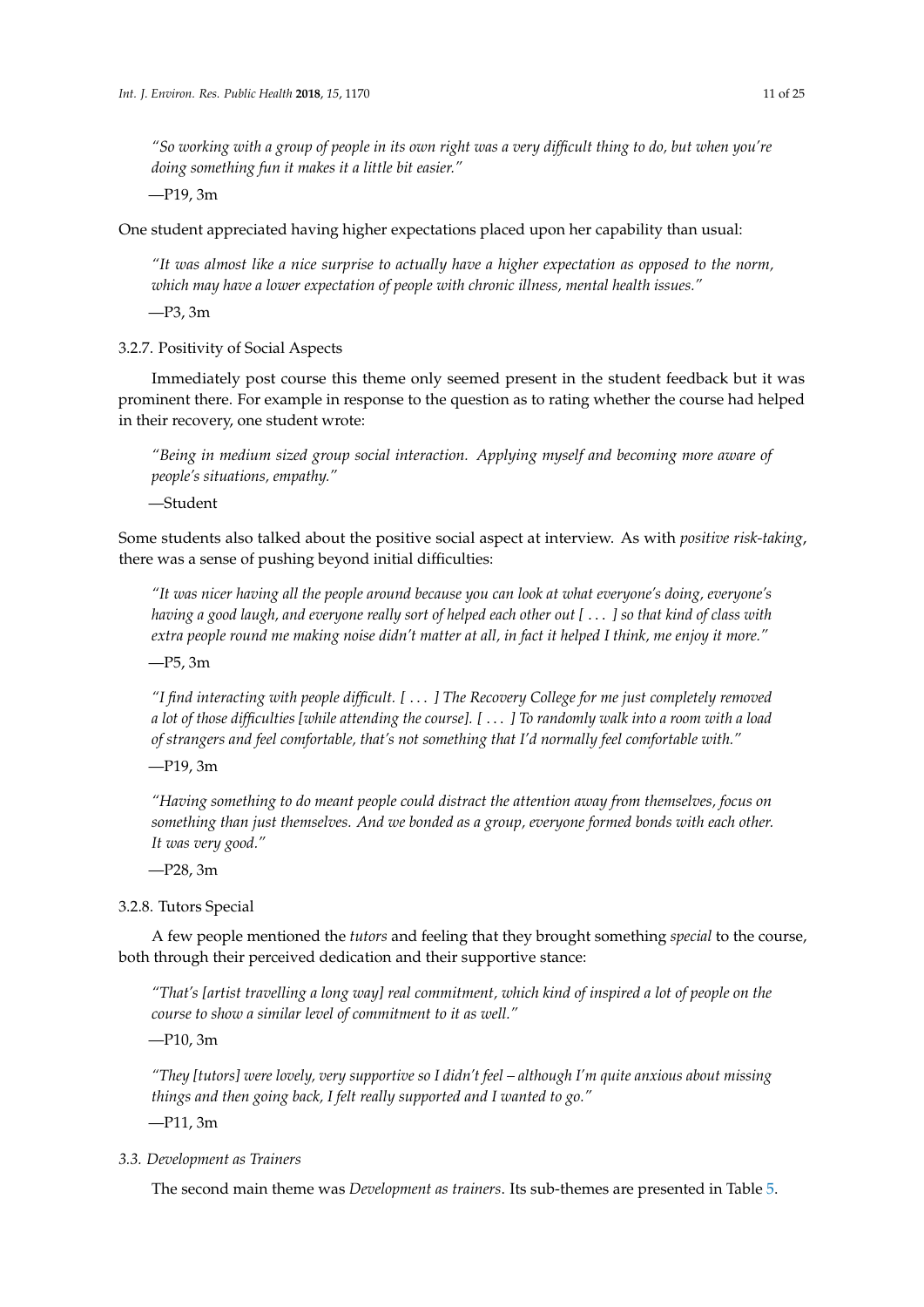3.3.1. Practice Development

Both artists and peer trainers voiced a sense of developing their practice:

*"It was for me the first time that for a project I've mixed art, movement and nature together into something coherent and it was wonderful to go, 'Oh this works!' So professionally, that was something I'd like to build on. That was great!"*

—Hatty, artist

*"I started painting at home again. And I'm doing commissions again now."*

—Sindy, Peer trainer

3.3.2. Personal Confidence and Self-Esteem

Artists and peer trainers both talked in the focus groups about increased confidence and self-esteem:

*"It's been a really rich experience, which is always really good for the self-esteem."*

—Lindy, artist

*"How it's impacted on me? For me I think it is: 'I can do that, I can do what- I can go off and teach mono-printing or whatever.' [* . . . *] I feel more confident, yeah more confident in doing that."*

—Martin, peer trainer

# 3.3.3. Professional Pride

Only artists talked about something that seemed like professional pride, which seems to go beyond developing practice and confidence:

*"I was able to talk about it at a conference—the [name of conference]. I felt really good about it. It was part of our portfolio so that felt really, really nice."*

—Pamela, artist

*"You know, people say, "What are you up to?" and this is one of the things I'm up to. I'm feeling quite proud."*

—Hatty, artist

### 3.3.4. Positive Risk-Taking

Peer trainers but not artists espoused the sub-theme of positive risk-taking immediately post course. It was similar to the sub-theme of the same name as applied to students (see Section [3.2.6\)](#page-9-0):

*"I was well outside my comfort zone but in a safe space, so it was OK."*

—Lorraine

*"I would not have believed that I would come out of this so enthusiastically when I started it because I was completely out of my comfort zone."*

—Liam

# *3.4. Overcoming Hurdles*

### 3.4.1. Appreciation of Support and Supervision

Both artists and peer trainers talked about appreciating support and supervision. For one artist, supervision seemed to help her accept how things were, as opposed to perhaps some expectations about greater attendance or easier engagement for some students: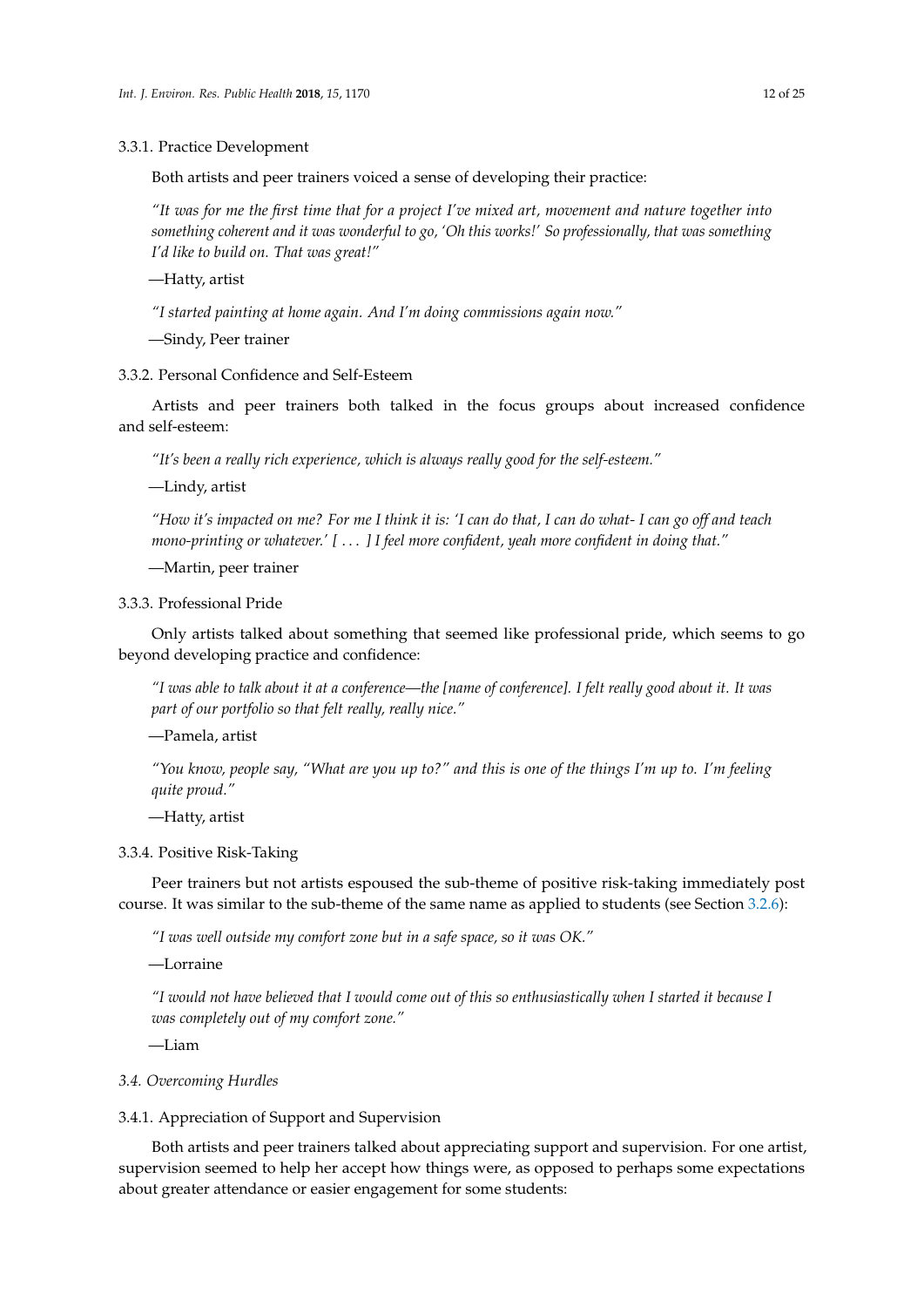*"I'd had a supervision and it was about particularly two people, [* . . . *] who were quite fragile I would say [* . . . *]. That following week it was just those two individuals, so [* . . . *] we could just really go with their rhythm. I had a bit of a penny drop moment where I just thought, 'It's just this is what it is, it's just this.' You know just this experience, just being that kinda intimacy we built with the small number was great."*

—Hatty, artist

*"Because we had induction [* . . . *]. We had the peers and the trainers together and I think that day for me was amazing. And a lot of learning from all sorts of different people—the amount of knowledge in that room and the amount of creativity and everything else."*

—Lorraine, peer trainer

3.4.2. Concern over Attendance

Peer trainers and artists alike sometimes voiced concerns or having had expectations that attendance might have been greater:

*"It just seemed a shame it was just 'OK these are three people—we can't get any more on there.'"*

—Michael, artist

*"I don't know whether people were put off because they didn't know [the venue] and perhaps didn't come."*

—Tana, peer trainer

3.4.3. Co-production: The good, the Bad and the Ugly

There were times when co-production felt both rewarding and challenging for both artists and peer trainers:

*"It didn't feel separate when we were doing it. We had our own roles but it was cohesive."*

—Sindy, peer trainer

*"It didn't feel like it was an even sort of relationship for me. It was more like a facilitator and an assistant."*

—Lindy, artist

*"I felt that there was an assumption that we were non-disabled and didn't have experience of mental health histories and that they did."*

—Pamela, artist

3.4.4. Meeting and not Meeting Expectations

As alluded to earlier, sometimes the artists' or peer trainers' expectations were not met, or they wondered if students' expectations were not met:

*"I think we lost a couple of people at the outset because it wasn't what they were expecting to do."*

—Liam, peer trainer

*"I've given [the students] all sketchbooks but they're not filling a 100 pages a week."*

—Hatty, artist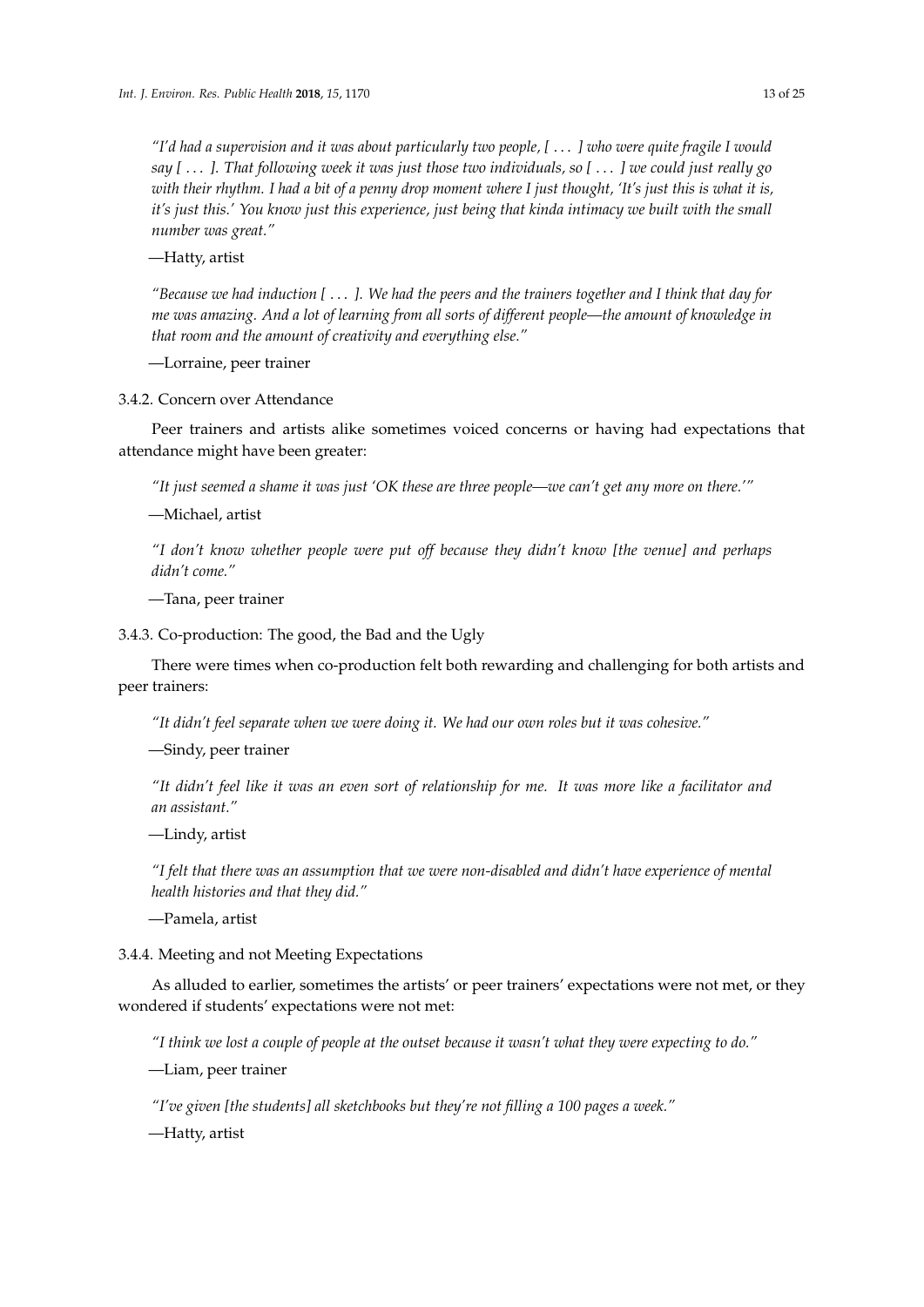### 3.4.5. Coping with Difference

The range of perspectives among people attending courses was seen as potentially challenging but actually something very positive by both students and peer trainers:

*"Good varied people wide range of experience and diagnosis I suppose, various difficulties; but they just came together and the dynamic quickly settled down."*

—Liam, peer trainer

*"Considering our very different backgrounds and diagnoses we prioritized the task in hand effectively."*

—Student

# *3.5. Self-Reported Wellbeing at Follow-Ups*

Table [7](#page-13-0) shows which participants were designated sustained improvers, improvers, possible improvers and no change (Methods Section [2.5\)](#page-4-0). At six month follow-up 20 students provided data (10 male and 10 female), at least one from each course (age range 26–82). Interview lengths ranged from 9 to 37 min. At nine month follow up 19 students took part. No student from *Stories of a Journey: Recovery on Film* was included at this point. There were 10 female and nine male participants (age range 26–82). Interview lengths were between 4 and 38 min.

<span id="page-13-0"></span>

| Participant    | Wellbeing at Follow-Up 1     | Wellbeing at Follow-Up 2 | <b>Wellbeing at Follow-Up 3</b> |
|----------------|------------------------------|--------------------------|---------------------------------|
|                | Sustained improvers $n = 12$ |                          |                                 |
| $\mathbf 5$    | Improved                     | Improved                 | Improved                        |
| 7              | Improved                     | Improved                 | Improved                        |
| 10             | Improved                     | Improved                 | Improved                        |
| 11             | Improved                     | Improved                 | Improved                        |
| 13             | Improved                     | Improved                 | Improved                        |
| 18             | Improved                     | Improved                 | Improved                        |
| 1              | Improved                     | ND                       | Improved                        |
| $\overline{c}$ | ND <sup>1</sup>              | Improved                 | Improved                        |
| 3              | Improved                     | Improved                 | <b>ND</b>                       |
| 14             | <b>ND</b>                    | Improved                 | Improved                        |
| 35             | Improved & No change         | Improved                 | Improved                        |
| 36             | Improved & No change         | Improved                 | Improved                        |
|                | <b>Improvers</b> $n = 5$     |                          |                                 |
| 4              | Improved                     | $\rm ND$                 | ND                              |
| 19             | Improved                     | No change                | Improved                        |
| 21             | Improved                     | <b>ND</b>                | <b>ND</b>                       |
| 32             | Improved                     | Improved & No change     | Improved                        |
| 28             | No change                    | Improved                 | <b>ND</b>                       |
|                | Possible improvement $n = 3$ |                          |                                 |
| $\,8\,$        | Improved                     | No change                | No change                       |
| 12             | Improved and No change       | No change                | Improved & No change            |
| 44             | No change                    | No change                | Improved & No change            |
|                | No change $n = 4$            |                          |                                 |
| 6              | No change                    | ND                       | <b>ND</b>                       |
| 16             | No change                    | No change                | No change                       |
| 17             | No change                    | No change                | No change                       |
| 34             | No change                    | No change                | No change                       |

**Table 7.** Participants' self-report of mental wellbeing at each follow-up.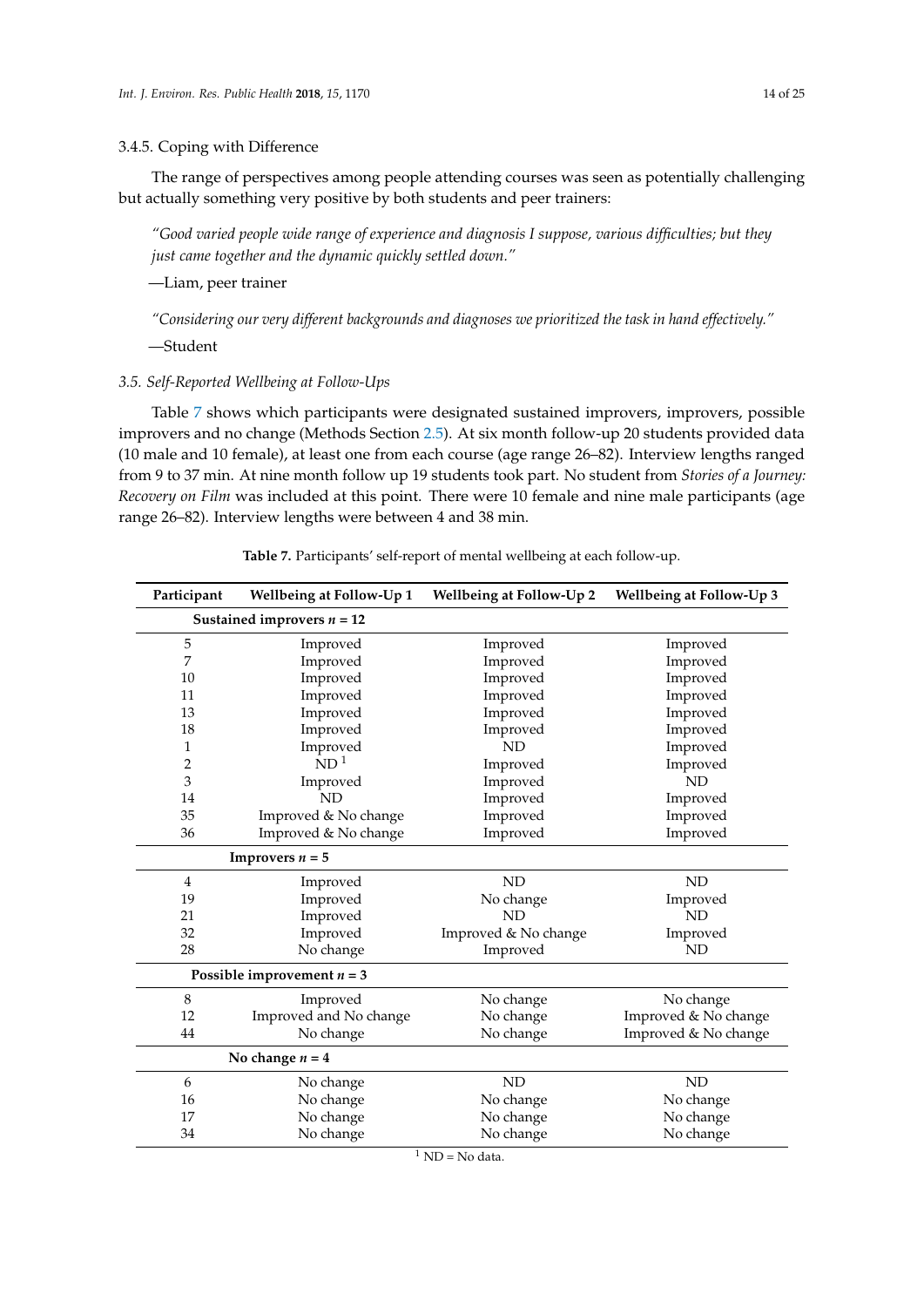Participants' self-report of improvement or lack of change are exemplified by the quotes in Table [8.](#page-14-0) They illustrate that several participants who made sustained improvement talked about a course as helping them build confidence to do other things, which could be other arts based activities alone or with others, or social activities.

<span id="page-14-0"></span>

| Participant Number               | Participant Earlier Follow-Up                                                                                                                                                       | Later Follow-Up                                                                                                                                                             |  |  |
|----------------------------------|-------------------------------------------------------------------------------------------------------------------------------------------------------------------------------------|-----------------------------------------------------------------------------------------------------------------------------------------------------------------------------|--|--|
|                                  |                                                                                                                                                                                     | <b>Participants Reporting Sustained Improvement</b>                                                                                                                         |  |  |
| 5                                | "It's been a huge impact, definitely. [  ] I was very<br>desperate before. It's definitely changed my view on my<br>future." $(3m)$ <sup>1</sup>                                    | "Since taking that time out for me [  ] and really just focus<br>my artistic side definitely brought out a happier me<br>again." (6m)                                       |  |  |
| 7                                | "It's very important to get balance as well. I feel like that's<br>a big reason why I relapsed [before] because everything<br>was recovery, recovery, recovery and [] no fun." (3m) | "It [MYM] was very important because it was a catalyst in<br>sending me in a new direction [] I met my sponsor<br>through that course so that was incredible." $(9m)^2$     |  |  |
| 10                               | "Less social anxiety now. [  ] I would say I'm almost<br>fully recovered now." (6m)                                                                                                 | "I'm nearly recovered now, I guess. [ ] It helped build a bit<br>of social confidence." (9m)                                                                                |  |  |
| 11                               | "It undoubtedly lifted my mood at the time and led me on<br>to do other things. It's helped me with a sense of feeling<br>more confidence to do things." (3m)                       | "I've become sort of generally more confident that I can do<br>things, more confident in myself $[ \dots ]$ . The overall picture is<br>definitely on the up for me. " (9m) |  |  |
| 18                               | "I am slightly progressing and getting better I think. You<br>just got to keep thinking that." (6m)                                                                                 | "I'm better than I was. [] Probably got a bit of confidence<br>from the course and moved that confidence over to playing<br>[musical instrument] down the pub." (9m)        |  |  |
|                                  | Participants reporting improvement                                                                                                                                                  |                                                                                                                                                                             |  |  |
| 32                               | "But mentally I feel quite optimistic and more hopeful."<br>$(6m)^3$                                                                                                                | "My mood has greatly improved since attending the creative<br>singing for wellbeing course. I have felt confident for longer<br>periods of time." (9m)                      |  |  |
| 28                               | "It's been alright over the time [  ]. I haven't had any<br>sort of upsets since the course." (3m)                                                                                  | "In terms of wellbeing, it's pretty good really." (6m)                                                                                                                      |  |  |
|                                  | Participants reporting possible improvement                                                                                                                                         |                                                                                                                                                                             |  |  |
| 8                                | "I think it has made me a bit more optimistic and<br>hopeful—the experience, memories of doing it." (3m)                                                                            | Interviewer: "How has your mood been?" P8: "Well that's<br>really bad when I'm not well. [  ] When I feel physically<br>better, I feel mentally better." $(9m)^4$           |  |  |
| Participants reporting no change |                                                                                                                                                                                     |                                                                                                                                                                             |  |  |
| 16                               | "Well yeah, you know, about the same really. It's just not<br>a lot of difference. Each day's the same for me really." (6m)                                                         | Interviewer: "Do you feel the course helped with your<br>mood?" P16: "I don't think it makes any difference<br>really-circumstances." (9m)                                  |  |  |
| 34                               | Interviewer: "How's your mood been?" P34: "Down [<br>]. When I take my tablets it calms me down for<br>a bit." (6m)                                                                 | "Since I signed on the courses, my mood is better. Since I<br>finished the courses my mood has been down." (9m)                                                             |  |  |

|  | Table 8. Quotations illustrating self-reports of improvement and no change. |  |  |  |
|--|-----------------------------------------------------------------------------|--|--|--|
|  |                                                                             |  |  |  |

 $1 \text{ 3m}$  = three month follow-up. <sup>2</sup> Participant 7 reported improvement in dealing with diabetes and alcohol addiction at 6m; <sup>3</sup> P32 reported a mental health admission of a few days; <sup>4</sup> P8 has a fluctuating physical condition.

# *3.6. Other Self-Reported Changes at Follow-Up*

Table [9](#page-15-0) shows other themes from the three follow-ups. Participants appeared to be *maintaining wellbeing* in a number of ways. The first sub-theme, *using skills learned*, refers to how participants talked about using skills they had learned during the course to cope with difficult feelings and states:

*"Those times when otherwise I might have been a bit frantic and upset and bored, and alone, and now I've just gone, 'I'm going to pick up my art stuff and see what comes out.' So it's definitely helped that."*

—P5, 3m

*"Whenever I get to a bad week I do think back and look back at my study book and I will look through that and it will make me feel a bit better [* . . . *]. We had like a sketch book."*

—P14, 6m

*"I can be writing then the next thing I find is that the anxiety is not being held, so I grab the [musical instrument] and the sound of that, it doesn't exactly help but it does—it allows me to express musically how I'm feeling."*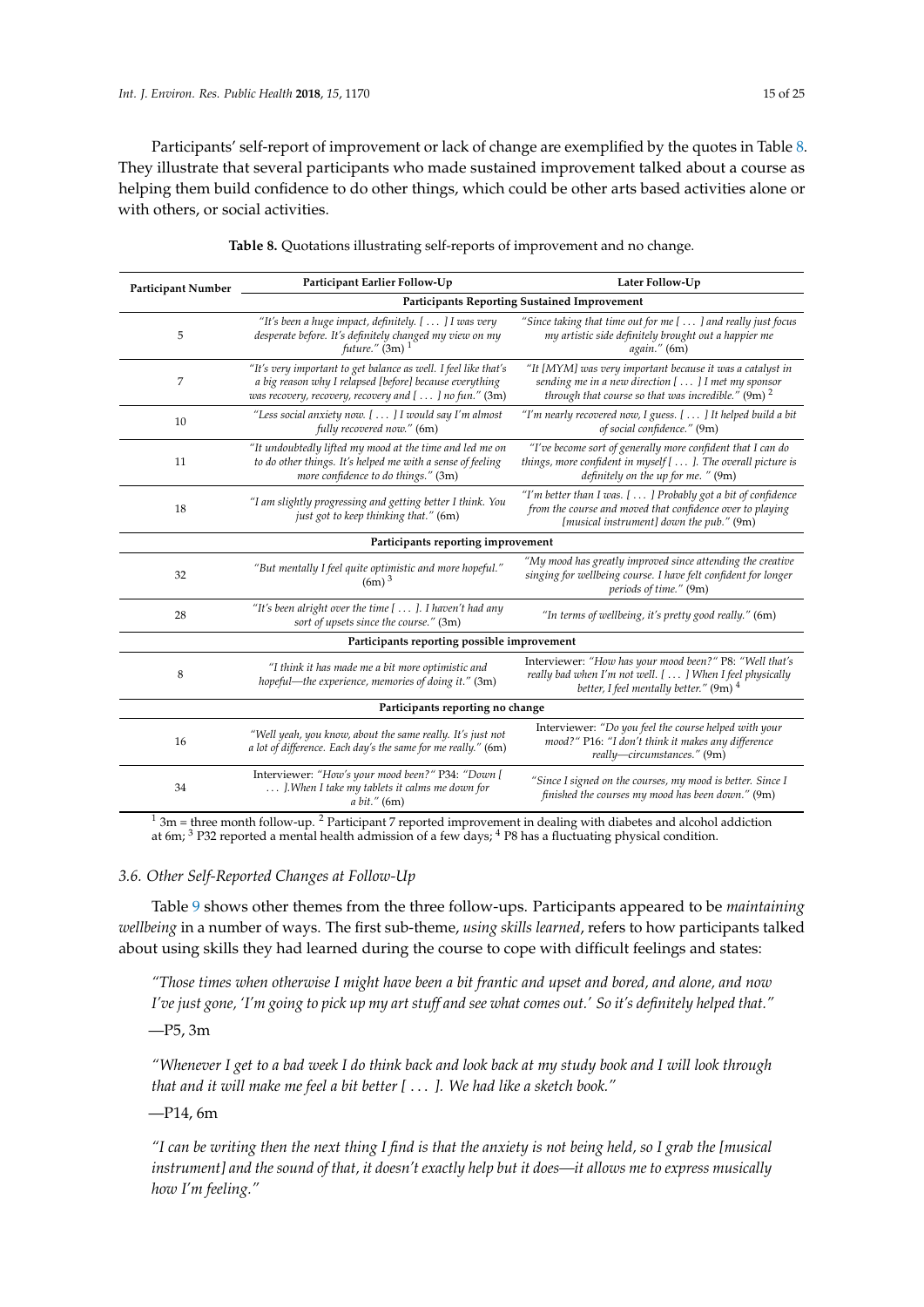### —P17, 6m

*"The breathing exercises that I learnt on the Creative Singing for Wellbeing course have been really helpful as taking time to concentrate on breathing and slowing down and becoming more grounded is a very useful tool."*

—P32, 9m

*"You know where the course is held? It's given me the confidence to—I like walking around the woods there a few times a week. It sounds silly but I get quite anxious when I'm out [* . . . *] so it's helped me. I think I've been doing more walking round there and things and taking more attention to what's around me and the environment."*

—P13, 3m

<span id="page-15-0"></span>

| <b>Main Theme</b>     | <b>Sub-Themes</b>          | <i>n</i> Participants at<br><b>Three Months</b> | n at Six Months | <i>n</i> at Nine Months |
|-----------------------|----------------------------|-------------------------------------------------|-----------------|-------------------------|
| Maintaining wellbeing | Using skills learned       |                                                 |                 |                         |
|                       | Another course (not MYM)   | b.                                              |                 |                         |
|                       | Job or voluntary work      |                                                 |                 |                         |
|                       | Increased social inclusion |                                                 |                 | 10                      |

**Table 9.** Themes and sub-themes at each follow-up interview  $(n = 24)$ 

Some people talked about doing a *course* other than one in the recovery college, becoming a *volunteer* worker, or obtaining paid *work*:

*"So I've done bits of art through that stuff but never had a chance to do, like, proper, proper big courses and things for you to go on, learn some amazing bits—so that course [MYM] was really amazing for me. It actually made me go and do an art and design course with [name of organization], which I've just started [* . . . *] it's Level 1 City and Guilds."*

—P5, 3m

Interviewer: *"Would you say that the course helped you? Was that any part of you getting a new job?"*

P14: *"Yeah, it gave me the confidence. It really helped with my confidence because I felt that it had pretty much disappeared and I wasn't myself anymore and by going to those courses, it really did help."*

—P14, 6m

*"Completing the course gave me the confidence to apply for an art foundation at [name] college. I was quite convinced that I wouldn't get a place. I rang them from hospital, the morning of a [medical] procedure. To my great surprise they said they loved my 'diverse portfolio' and offered me a place."*

—P4, 3m

Several participants talked about enriched social lives, which was summarized as *increased social inclusion*, as separate from involvement in work, voluntary work or education and training:

*"It definitely helped me socially. Definitely helped me. I've started to get more in touch with my friends in [town] go out on my own as well."*

—P10, 3m

*"I belong to about four writing groups here in [town], which is really interesting. That saves my life."*

—P35, 3m

*"I meet up with [friend made on the course] quite a lot as well sort of, that's helped me."*

—P13, 9m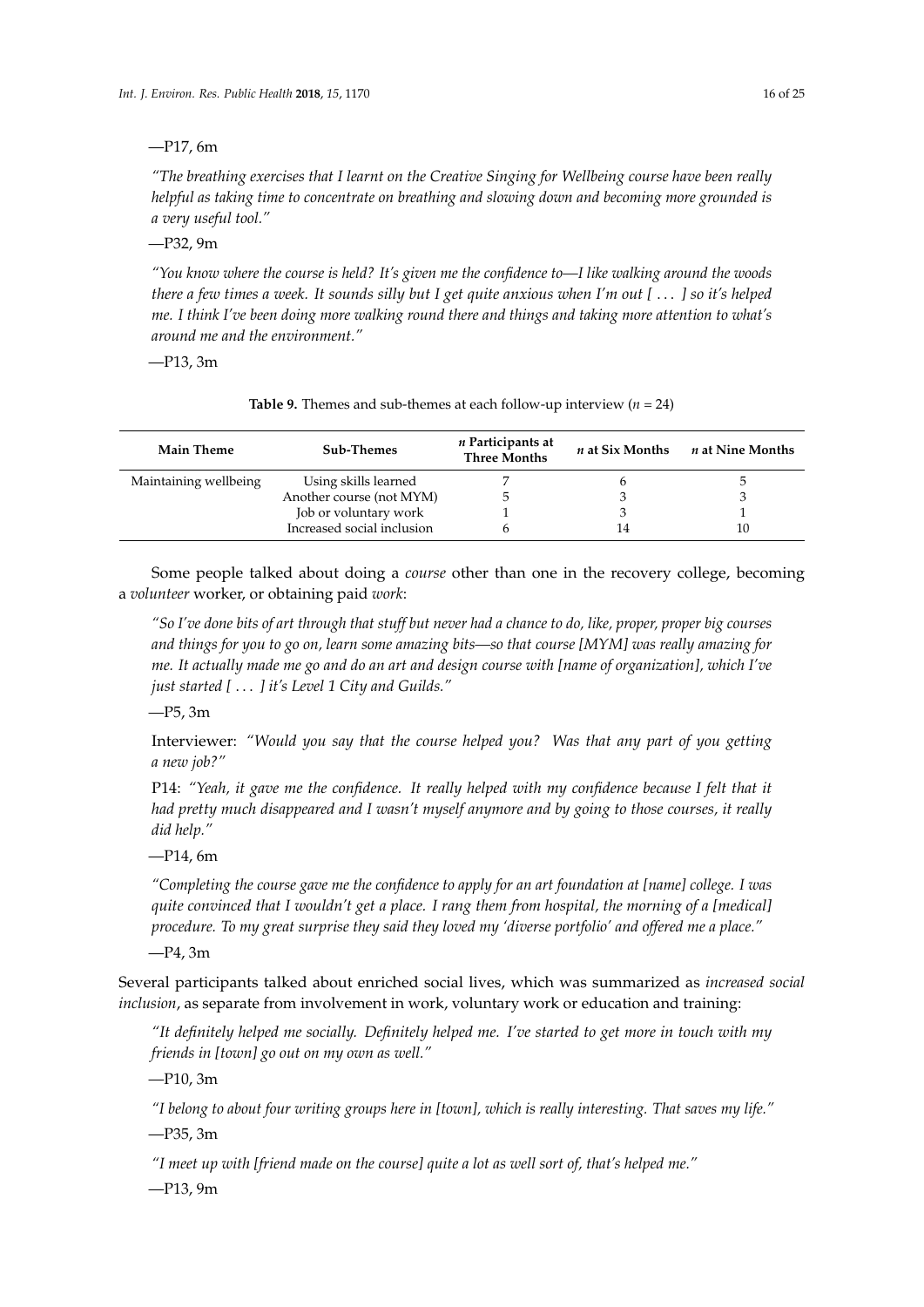#### *3.7. Arts Participation at Follow-Ups*

Table [10](#page-16-0) shows the number of participants who said they were doing more arts activities at six and nine month follow-ups (at three months they could have done an additional MYM course in the interim). Also shown are barriers that participants felt prevented them from doing more arts activities.

**Table 10.** Number of participants doing more arts or finding barriers to it at follow-up.

<span id="page-16-0"></span>

| Arts activities Main Theme  | <b>Arts Activities Sub-Themes</b> | <i>n</i> Participants at Six Months | <i>n</i> at Nine Months |
|-----------------------------|-----------------------------------|-------------------------------------|-------------------------|
| Doing more arts             | Doing more arts                   |                                     |                         |
|                             | Continued or arts rekindled       |                                     |                         |
| Barriers to doing more arts | Competing demands                 |                                     |                         |
|                             | No opportunity                    |                                     |                         |
|                             | Physical health                   |                                     |                         |
|                             | Mental health                     |                                     |                         |

Several participants talked about *doing more arts* activities than previously, while others talked about *continuing* previous activities or having them *rekindled*:

*"I've bought a calligraphy set. I used to do that years ago and I want to try and get back into that."*

—P32, 6m

*"I've been doing coloring and writing as well [* . . . *]. I do a bit more now [* . . . *] [The course] tapped into my creative side. Although its only little, it's gone up a bit."*

—P14, 9m

*"It definitely renewed my appetite for creativity."*

—P8, 9m

Many participants talked about wanting to engage more in arts activities and mentioned different barriers to doing so. These included *competing demands*, *no opportunity*, *physical health* and *mental health*:

*"And I've been helping my mum do her packing, when she moves. [* . . . *] It still hasn't actually happened. I've not been doing much else really."*

—P44, 6m

*"The people I used to do music with are not around to do music with. So that's why I've not been doing any music really."*

—P19, 6m

*"And I'm actually half dead. Sort of you know, I'm not completely functioning well."*

—P35, 6m

*"Recently I tried to join an art group [name]. I joined actually for half a year. It's all older retired people. I even got extreme anxiety when I went to their sessions because it was quite a big group."* —P8, 9m

*3.8. Patterns in Relation to Most and Least Subjective Improvement*

For this analysis, the authors classified participants into two groups. The first comprised all who reported improved mental wellbeing at both the six month and nine month follow-ups, or reported improvement at the latest follow-up (after the first) for which they provided data (see Table [7\)](#page-13-0). Those with no data at both six and nine months were excluded from this analysis. The second group comprised participants who reported no change at both six and nine month follow-ups. One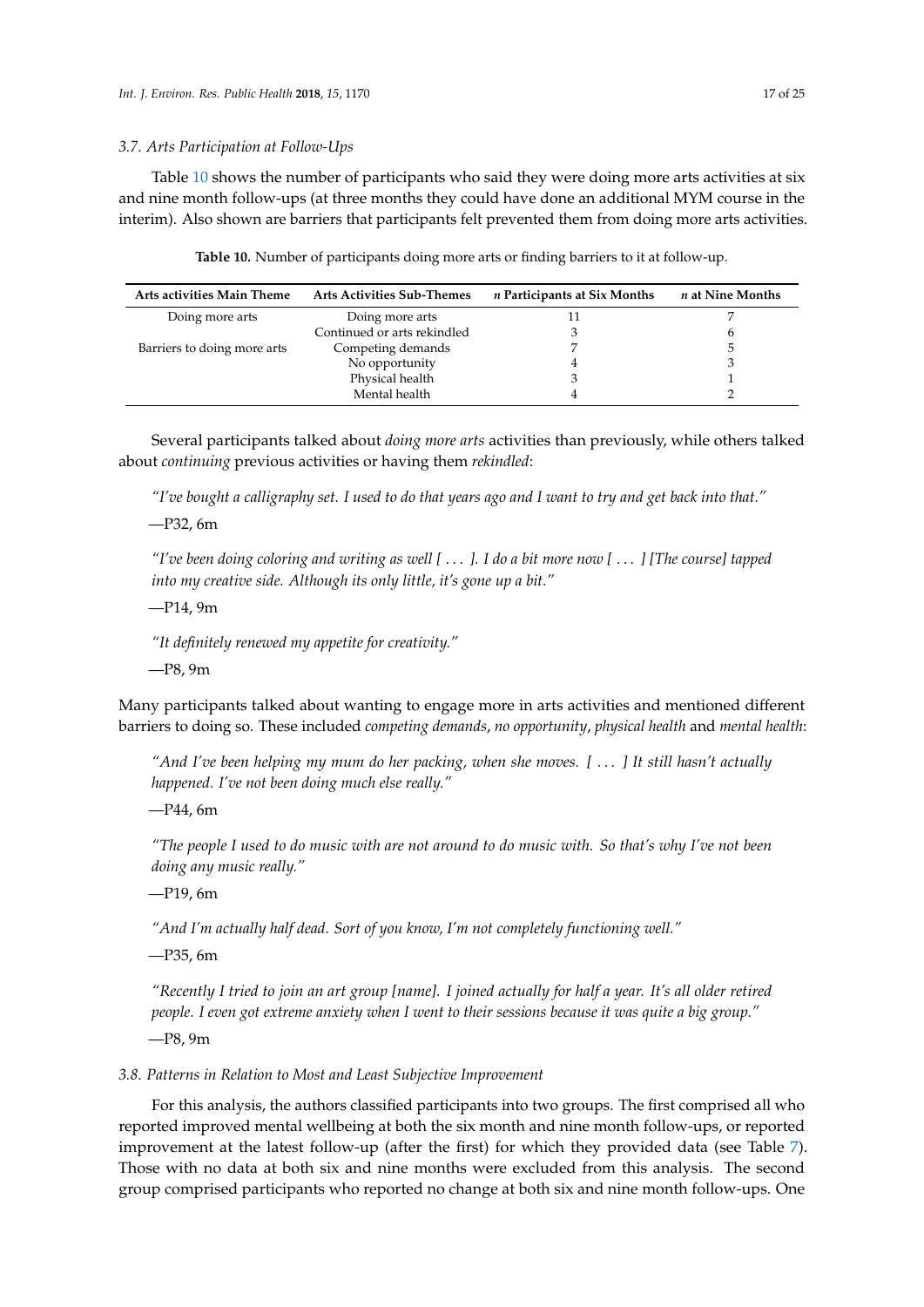participant was excluded as there were no data. Table [11](#page-17-0) shows the associations between belonging in either of these two groups and other self-reported factors from the first follow-up period. There was one statistically significant association and two trends in the seven tests. The finding for *Artistic growth* (see Section [3.2.3](#page-8-0) for examples of this) indicates that this, when voiced by students at the first follow-up, predicted later self-reported improvement in mental wellbeing.

<span id="page-17-0"></span>**Table 11.** Variables (as self-reported) associated with more and less self-reported improvement in mental wellbeing.

|                                                              | <b>Improvers and Sustained</b><br>Improvers $\frac{1}{n}$ n = 15 | Possible Improvers &<br>No Changers <sup>2</sup> $n = 6$ | P (Fisher's Exact) |
|--------------------------------------------------------------|------------------------------------------------------------------|----------------------------------------------------------|--------------------|
| Perceptions of RC at FU1                                     | $n\ (\%)$                                                        | $n\ (\%)$                                                |                    |
| Artistic growth                                              | 9(60)                                                            | 0(0)                                                     | $0.019*$           |
| Positive risk-taking                                         | 10(67)                                                           | 2(33)                                                    | 0.331              |
| Positivity of social aspects                                 | 7(41)                                                            | 0(0)                                                     | 0.061 <sup>3</sup> |
| Inspiring venue                                              | 10(67)                                                           | 1(17)                                                    | 0.063 <sup>3</sup> |
| Tutors special                                               | 3(20)                                                            | 0(0)                                                     | 0.526              |
| Prior factors reported at FU1                                |                                                                  |                                                          |                    |
| Previous art affinity (liking or<br>interrupted arts career) | 6(40)                                                            | 2(33)                                                    | 1.00               |
| Little prior arts engagement                                 | 0(0)                                                             | 1(17)                                                    | 0.268              |

 $1$  Reported improvement in mental wellbeing at six and nine month follow-up, or reported improvement at latest follow-up with data; <sup>2</sup> Reported no change in wellbeing on both six and nine month follow-ups; <sup>3</sup> Non-significant trend; \* *p* < 0.05.

### **4. Discussion**

#### *4.1. Summary of Findings*

There was significant improvement on both of the measures of mental wellbeing and on one arts participation subscale. There were qualitative themes that the courses improved service users' *mental wellbeing* and promoted *artistic growth*. They appeared to *learn skills* and engage in *positive risk-taking*. The *positivity of social aspects* of courses was important for many service users. Peer trainers and artists reported *increased confidence* and *self-esteem* from delivering courses. They *appreciated support and supervision*, which they felt helped them in *overcoming hurdles*.

Based on the follow-up interviews the authors classified 17 participants as reporting improved mental wellbeing, and seven as possibly improved or reporting no change. Several students reported *using skills* learned on their course to *maintain wellbeing*. Many felt more *socially included*. There appeared to be no particular relationship between students' *prior arts engagement* and subsequently reported benefit. However, if they had talked immediately post course about experiencing *artistic growth*, they were more likely to report *improved mental wellbeing* at later follow-ups. Having experienced *positivity of social aspects* of the course and the *venue as inspiring* showed non-significant trends of association with subsequent reporting of *improved wellbeing*.

### *4.2. Discussion of Findings in Relation to the Literature*

Improvement on the two standardized wellbeing scales was encouraging. The improvement on the CHOICE questionnaire short form, which only assesses severity, was comparable to that reported for participants on this subscale following CBT for psychosis [\[40\]](#page-23-7). The median number of self-reported arts activities increased significantly following course attendance. However, the number of locations, people or groups with whom these were carried out, and frequency did not change significantly. This could be partly because attending a course is in itself challenging, as has been found in other studies [\[3](#page-21-2)[,25\]](#page-22-19), and indeed a number of participants alluded to the stress of meeting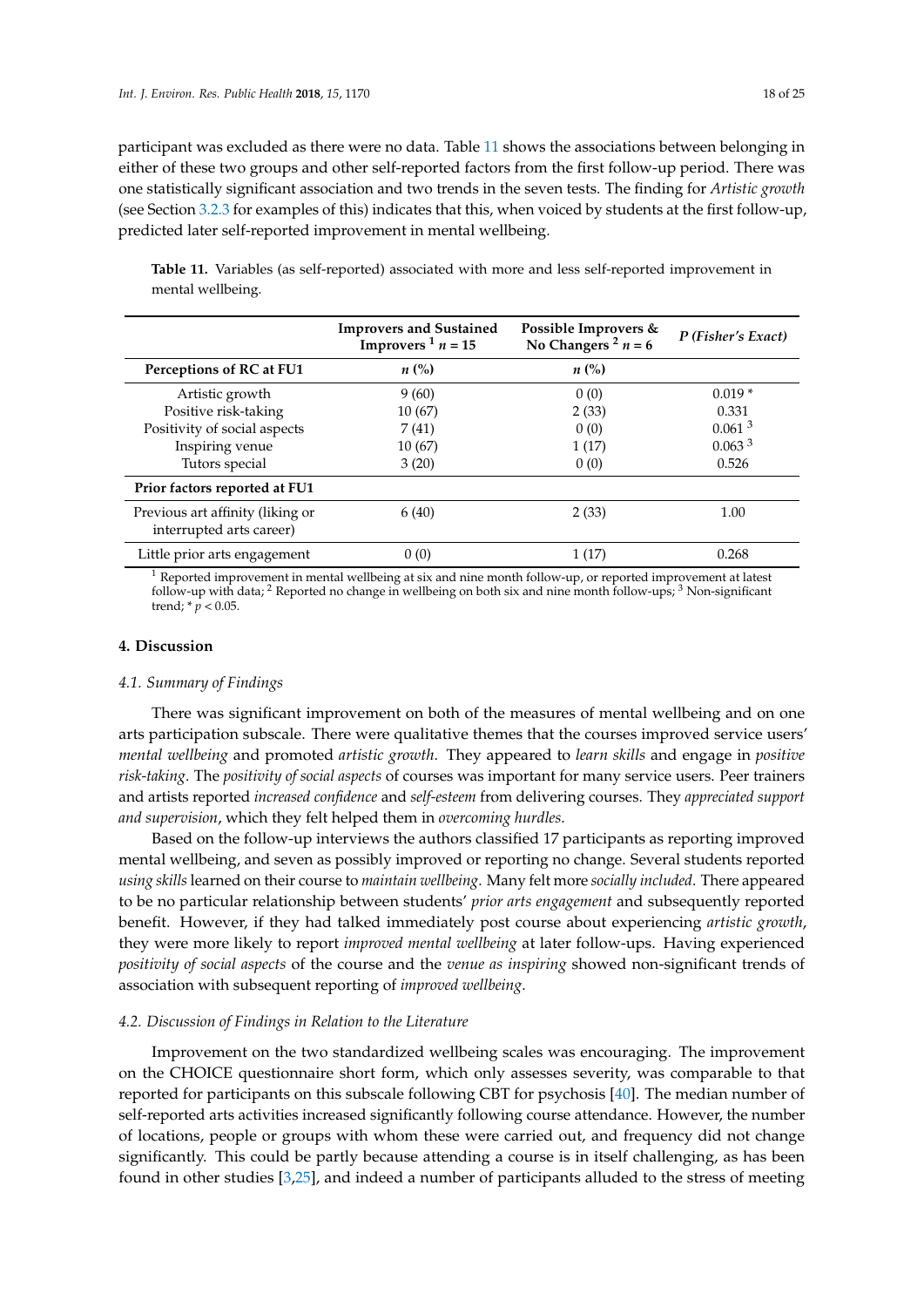new people. Recovery course attendance was not included in this measure so as not to falsely inflate arts involvement. Social isolation is a common experience for people labelled with mental health diagnoses, and both social identity theory and evidence suggest a contribution from the negative effects of belonging to a stigmatized social group [\[43](#page-23-10)[,44\]](#page-23-11). At recovery college courses, participants may have more easily anticipated being accepted compared to mainstream groups, as suggested by barriers participants mentioned, such as lack of access to former arts related acquaintances, and anxiety attending a large mainstream group.

Nevertheless, participants reported *artistic growth*, entailing not only feeling liberated and opening up during the course, but feeling inspired to take art-forms into their day-to-day life. The theme of *learning skills* was closely related to this, in encapsulating the use people made of arts at home or with other people outside the course and how this helped their wellbeing. These findings echo those of previous research on arts participation [\[2](#page-21-1)[,3\]](#page-21-2). With respect to the *venue*, some students valued the course not being in a mental health service location. All this is consistent with people needing and wanting to develop a life outside or alongside mental health services, as suggested by the recovery models discussed in the introduction [\[2](#page-21-1)[,7\]](#page-22-1), and consistent with research on arts and other forms of community participation [\[4](#page-21-3)[,45](#page-23-12)[,46\]](#page-23-13). Arts venues were appreciated as *inspiring* and as making participants in turn feel special and valued, supporting the suggestion that "cultural provision has to be of a quality to compel attention and sustain engagement" [\[15\]](#page-22-9) (p. 26).

The theme *positive risk-taking* encapsulated feeling able to move out of one's comfort zone, with the suggestion from at least one participant (P3) that it was "a nice surprise to actually have a higher expectation..." This is consistent both with Deegan's suggestion [\[7\]](#page-22-1) and also evidence [\[43\]](#page-23-10) that the diagnostic label may reduce expectations of both service user and professional about what can be achieved, and with Boardman and Roberts' call for positive risk-management [\[47\]](#page-23-14). In keeping with previous research [\[2,](#page-21-1)[3\]](#page-21-2), the theme *positivity of social aspects* seemed closely linked to *positive risk-taking*, in that the positivity seemed to come partly from the initial feeling of anxiety about social interaction and then finding it manageable within the safe space provided. This seems to confirm the importance of employing artists who had skills in participatory work, and involvement of peer trainers. Indeed, a few participants remarked that the *tutors were special*.

Similar to findings in previous research [\[23\]](#page-22-17), peer trainers reported a sense of personal or professional development, which may afford further opportunities for making personally meaningful contributions. Although the professional artists were not required to have personal experience of mental distress, they too reported a sense of a personal journey, with resonances to Anthony's definition of recovery [\[5\]](#page-21-4).

This, and the aforementioned student themes of *learning skills* and experiencing *artistic growth* is also consistent with theorizing about instinctual needs for interest-sharing as a natural human drive [\[11\]](#page-22-5), which in itself is consistent with Gilbert's compassionate mind theory, with its three instinctual drives: fight/flight, exploratory, and safeness/soothing [\[48\]](#page-23-15). From the perspective of these frameworks perhaps the arts components and sense of relational safety were sufficient for many participants to be able to regulate their fight-flight response and experience exploratory interest-sharing [\[11\]](#page-22-5), entailing enjoyment, play and learning during their courses: Some then transferred their learning beyond the course itself. Another possible mechanism of arts based activities is the sense of control and agency they may engender, making life feel generally more worthwhile [\[2\]](#page-21-1). Research including the present study [\[2](#page-21-1)[,3\]](#page-21-2) suggests that arts participation supports recovery defined by service users as connectedness, hope, identity, meaning and empowerment [\[8\]](#page-22-2).

Although some students appreciated the trainers having high expectations of them, for some trainers, modifying (though not necessarily lowering) their expectations seemed necessary in order to fully appreciate what was possible and its value, as in the quote, "This is what it is." The role of support and supervision, and prior training with artists and peers together, seemed important here. Co-production between artists and peer trainers was reported as sometimes challenging, but this is not unusual, as has been reported about co-production between mental health professionals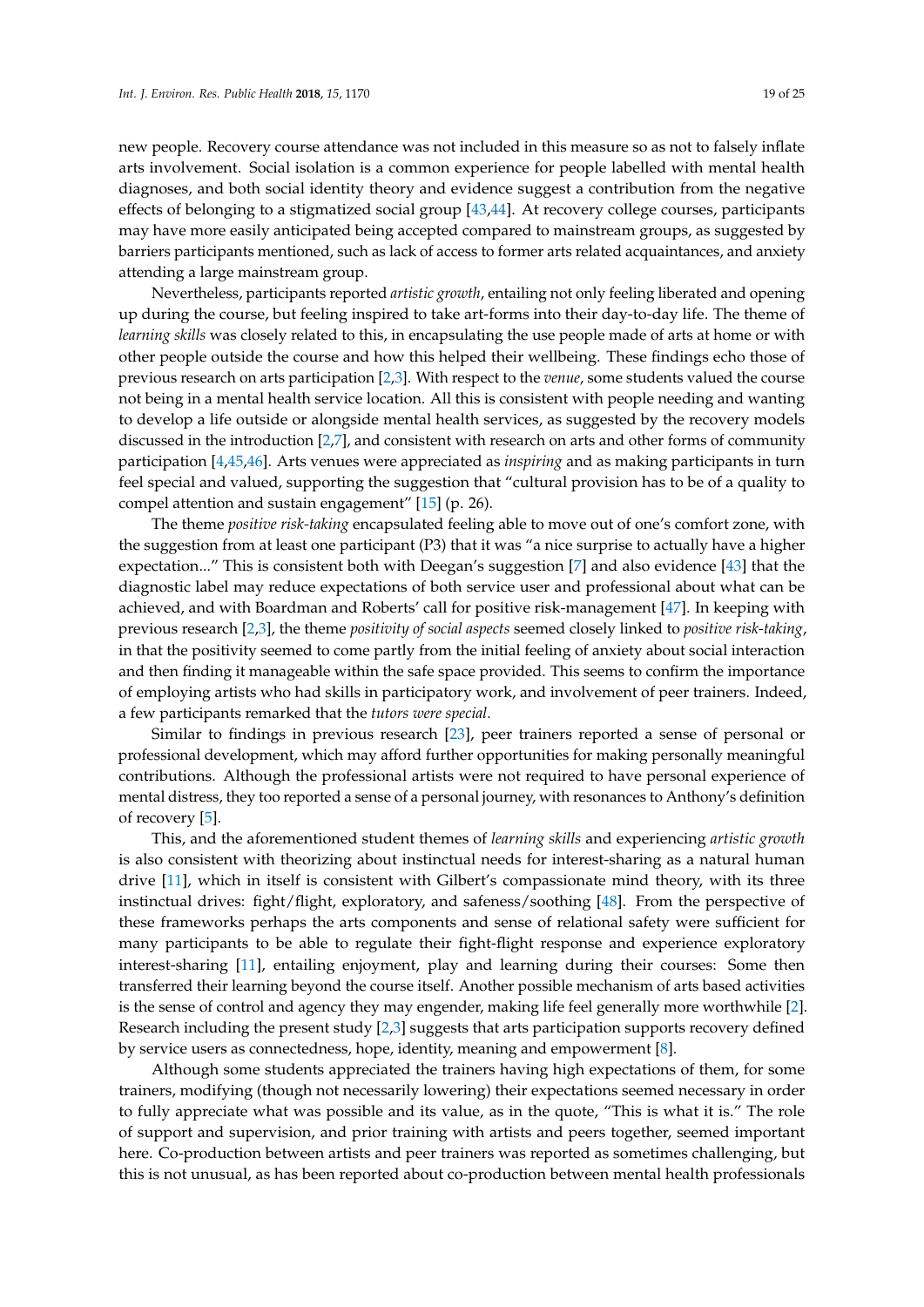and service users [\[49\]](#page-23-16). When forging a new social belonging cuts across taken-for-granted social groups seen as separate (professional artist, mental health peer), it may entail the need to have some commonalities (such as art experience in peers or distress in artists) accepted and celebrated rather than resisted according to one's group stereotype. Richards, Holttum and Springham [\[50\]](#page-23-17) reported that mental health professionals with experience of mental distress found it difficult to reconcile two social identities (patient and professional), apparently because of the social expectations of them being separate groups. Nevertheless, Corrigan and Shapiro's [\[51\]](#page-23-18) review of research on what helps dispel stigma concluded that the most effective approach was enabling groups that might stigmatize (or be stigmatized by) the other to come together with a common goal and where members of both groups have equal value.

Although many participants talked about barriers to doing more arts activities, they also talked about doing more, either at home or with others outside the home, or both, consistent with their reports of revitalized creativity and what appeared to be capacity for interest-sharing [\[11\]](#page-22-5). Finally, in our exploratory pattern matching [\[37\]](#page-23-4), self-reported *artistic growth* at the first follow-up predicted participants' reporting of *improved mental wellbeing* at later follow-ups, and *both positivity of social aspects* and *inspiring venue* were predictive as non-significant trends. The experiences we categorized as *artistic growth* included developing "an artistic personality" (anonymous student feedback), a sense of "freedom" (P10), "creativity" (Sindy, peer trainer), motivation to "take things home" (P3) and emotional expression through arts (P11). While reminiscent of previous research on arts activities [\[2](#page-21-1)[,3\]](#page-21-2), our follow-up interviews up to nine months post course, and use of pattern matching [\[37\]](#page-23-4), enabled us to demonstrate a link between these initial experiences and subsequent self-reported mental wellbeing.

### *4.3. Limitations*

Our sample size was relatively small and suffered from missing data. It is unknown whether those who could not be contacted for follow-up had worse mental wellbeing or were unavailable for other reasons. The researcher who collected six and nine month follow-up data had also interviewed people at three months and had attended some sessions so that people could make an initial connection with her. This could mean unintentional bias may have influenced her interviewing, such as expecting people who she was aware of gaining a lot from courses early on to report improved wellbeing later. However, it also may have helped her to secure interviews with as many as she did, and made it easier for people to speak freely. The authors tried to guard against bias by having multiple people involved in checking the coding of data and being alert for negative cases. The interviewer had regular opportunity to reflect on potential biases and was careful to ask open questions in the interview as far as possible to avoid leading people to respond in a socially desirable way. In particular, we sought to capture participants' descriptions of lack of change or worse mental wellbeing in follow-up interviews. No-one reported deterioration but lack of change is well-documented in the results section.

Ideally we would have provided the diagnoses that people had received and the length of time in the mental health system, but we wished to limit the number of questions asked of participants and ask questions more in keeping with an educational than a medical setting. However, the population pool of our sample was the same as for another recent study in the same NHS trust that examined trust records on use of services before and after people attended the full range of recovery college courses rather than only arts based courses [\[27\]](#page-22-21): Over 90% of their 194 participants with information about their mental health were classified as "severe and complex" or "psychosis".

It is highly likely that identified themes were prompted by the topics on the feedback form and in interviews. However, a pragmatic decision was taken to provide structure in both, since previous experience and consultation with service users suggested that participants found it easier to answer questions within a defined framework. Participants also may have wanted to give positive feedback to someone they saw as a member of the team providing the courses. Nevertheless some participants were able to state that the courses made no difference to their wellbeing. Others who felt courses were helpful were more enthusiastic than might be suggested by social-desirability responding alone.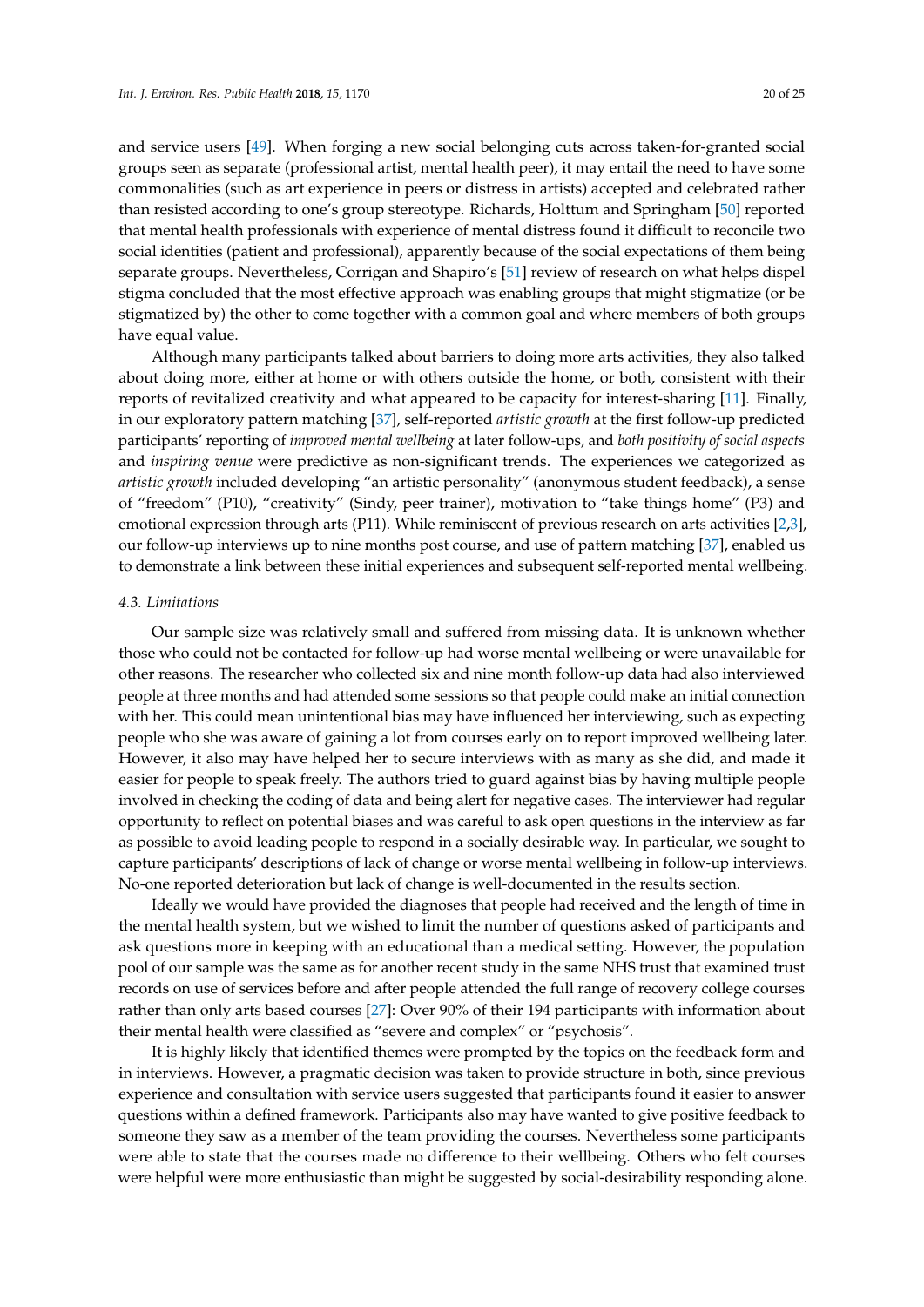In addition, the multiple perspectives from focus groups with the trainers, anonymous student feedback and individual interviews provided good triangulation for themes about the immediate impact of the courses. The mixed-method design also meant that both qualitative and quantitative data indicated improved wellbeing.

The lack of any control or comparison group limits the conclusions that we can draw. All participants were also in usual mental health care, and a few reported engaging in psychological therapy subsequent to their course. This may have explained the mental health improvement of some participants as much or more than the courses. Equally, it is possible that some participants may have felt more able to seek or take up psychological therapy following course attendance.

Given that we were not able to rule out differences in participants' difficulties before they entered a course, this was not carefully-controlled case-study research [\[37\]](#page-23-4). Self-report of improved wellbeing could therefore represent differences in people's initial mental health or environmental challenges. In order to definitively support the hypotheses that arts based courses facilitate wellbeing due to enabling artistic growth, a positive social experience or enfranchisement projected by a cultural venue, predictions of later wellbeing would either need to be found in a larger sample in a randomized trial with researchers at follow-up blind to trial condition, or in more carefully controlled case-study research that could exclude other possible influences on individual outcome [\[37\]](#page-23-4).

Finally, the sample sizes for the statistical tests were small, and may have suffered from low power, leading to some Type II errors, especially as we used the conservative two-tailed test. For example, in relation to arts participation the significance level for increase in frequency of participation was 0.097, and there were non-significant trends in the chi-squared tests for a relationship between being classified as an improver and both experiencing positive social aspects of a course, and the venue as inspiring. No outcomes were in a direction opposite to what would be expected if assuming student benefit.

### *4.4. Areas for Further Research*

This study has raised some important questions for further research. One is whether our findings of improved mental wellbeing following attendance of arts based recovery college courses would be replicated in a larger, controlled study. Although it can be difficult to follow people up over long periods, it is possible that a larger project with greater resource might put in place additional support for this task so that a higher proportion of participants could be included, both immediately post course and at later follow-up points. This, along with a control group would be important for future research on arts based provision as part of recovery colleges. As well as usual care only, perhaps recovery college courses without an arts base could be the active control. The two standardized measures of wellbeing seemed appropriate in capturing change, and they should ideally be used at follow-up points. In addition a standardized measure of social inclusion would be advisable, although development of such measures is relatively young [\[52\]](#page-23-19). In light of this, a measure might be produced on the basis of the qualitative data gathered here, as well as relevant literature in order to build on an existing social inclusion measure, such as that produced by Secker, Hacking, Kent, Shenton and Spandler [\[53\]](#page-24-0). In addition, personal recovery might be captured by the use of the innovative ReQol measure [\[54\]](#page-24-1), which was co-produced with service users.

Our preliminary findings regarding people's experience during the courses and how that might predict later experience of mental health improvement raise interesting questions for further investigation, to evaluate further the factors that mediate impact of arts based recovery college courses. In particular, experiences we categorized as *artistic growth*, *inspiring venue* and *positivity of social aspects* could be investigated using deductive thematic analysis and pattern matching and a prospective design controlling for severity of difficulties at the outset. This may or may not support a tentative hypothesis from the present study that the experience of liberation, creativity and emotional expression through arts, the connection with others, and the feeling of being valued and part of the wider community, motivate and inspire people to continue arts activities to maintain their mental wellbeing for some time after course attendance. Connection with others and social connection are also present in non-arts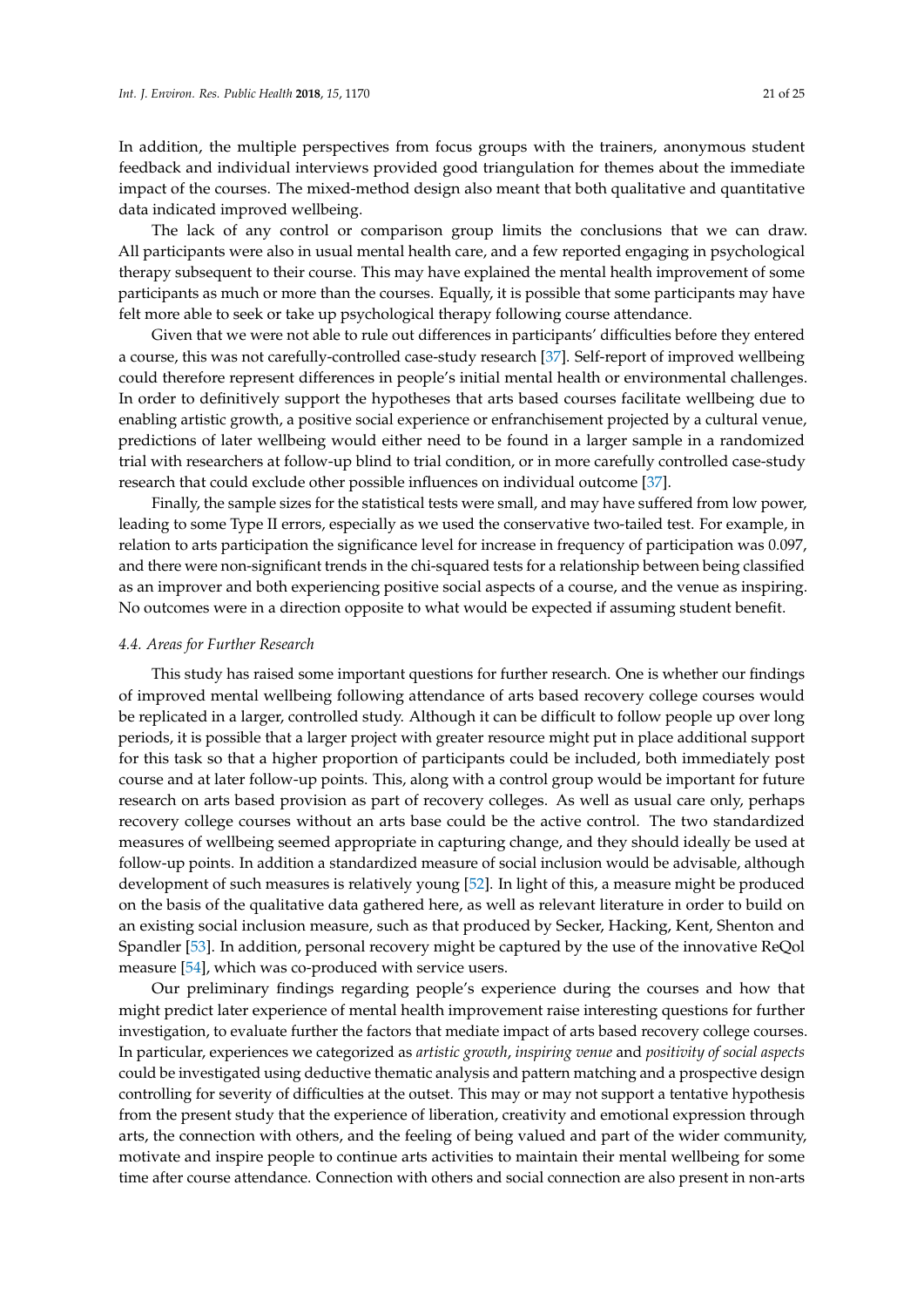activities such as football [\[45](#page-23-12)[,46\]](#page-23-13), which is also a culturally valued activity for the community served. Together these findings arguably support both O'Neill's contention about the importance of cultural provision [\[15\]](#page-22-9) and the exploratory interest-sharing theory [\[11\]](#page-22-5). They suggest that cultural provision, whether in the form of arts or other activities and contexts that are valued by people striving to recover a life after mental health diagnosis, may be vital in enabling that transition back to personhood [\[7](#page-22-1)[,8\]](#page-22-2).

# **5. Conclusions**

To our knowledge this is the first in-depth evaluation of recovery college courses that are arts based, and unusually, also involved follow-up interviews at three, six and nine months after the courses. Our findings suggest, tentatively, that the employment of professional artists with experience of participatory work, alongside peer trainers, and holding courses in public venues, adds a quality to the whole experience that may harness a natural human desire for interest-sharing and enable people to do things they previously could not. Although our study has a number of limitations, it does suggest important directions for future research in this area. In any future controlled trials, it would be important to incorporate validated measures of social inclusion, arts participation and personal recovery, and to explore links between participants' perceptions of the initial course experience and subsequent reports of improved mental wellbeing.

**Supplementary Materials:** The following are available online at [http://www.mdpi.com/1660-4601/15/6/1170/](http://www.mdpi.com/1660-4601/15/6/1170/s1) [s1,](http://www.mdpi.com/1660-4601/15/6/1170/s1) Figure S1: Clinical Governance Certificate of Approval, Table S1: Scores on anonymous post course feedback forms, Table S2: Semi-structured interviews with service users at three month follow-up—October 2016, Table S3: Semi-structured interviews with service users at six month follow-up—January 2017, Table S4: Semi-structured interviews with service users at nine month follow-up—April 2017.

**Author Contributions:** Conceptualization, J.S.; Methodology, J.S., C.B., S.H.; Validation, J.S., S.H.; Formal Analysis, C.B., S.H.; Data Curation, C.B.; Writing—Original Draft Preparation, J.S., C.B. and S.H.; Writing—Review & Editing, A.W.; Supervision, J.S., S.H. and A.W.; Project Administration, J.S.; Funding Acquisition, J.S.

**Acknowledgments:** This research was funded by Heads On, Sussex Partnership NHS Foundation Trust's charity, and a grant from independent UK charity The Paul Hamlyn Foundation. This included partial funding for the costs to publish in open access. We would also like to acknowledge the invaluable support we received from Louise Patmore, Peer Trainer Lead for Sussex Recovery College, Yvonne J Foster, peer evaluator, Belinda Channer, peer evaluator, Kate Davey, Make Your Mark Arts Project Co-ordinator and the group of artists and peer trainers who worked with us to deliver the courses.

**Conflicts of Interest:** J.S., C.B. and A.W. are employees of the NHS trust in which the project took place. All authors have an interest in the arts as vehicles for human thriving. There were no financial interests.

# **References**

- <span id="page-21-0"></span>1. All-Party Parliamentary Group on Arts, Health and Wellbeing. *Creative Health: The Arts for Health and Wellbeing Inquiry Report*; All-Party Parliamentary Group on Arts, Health and Wellbeing: London, UK, 2017; Available online: [http://www.artshealthandwellbeing.org.uk/appg-inquiry/Publications/Creative\\_](http://www.artshealthandwellbeing.org.uk/appg-inquiry/Publications/Creative_Health_Inquiry_Report_2017_-_Second_Edition.pdf) [Health\\_Inquiry\\_Report\\_2017\\_-\\_Second\\_Edition.pdf](http://www.artshealthandwellbeing.org.uk/appg-inquiry/Publications/Creative_Health_Inquiry_Report_2017_-_Second_Edition.pdf) (accessed on 26 April 2018).
- <span id="page-21-1"></span>2. Spandler, H.; Secker, J.; Kent, L.; Hacking, S.; Shenton, J. Catching life: The contribution of arts initiatives to recovery approaches in mental health. *J. Psychiatr. Ment. Health Nurs.* **2007**, *14*, 791–799. Available online: <https://onlinelibrary.wiley.com/doi/epdf/10.1111/j.1365-2850.2007.01174.x> (accessed on 26 April 2018). [\[CrossRef\]](http://dx.doi.org/10.1111/j.1365-2850.2007.01174.x) [\[PubMed\]](http://www.ncbi.nlm.nih.gov/pubmed/18039304)
- <span id="page-21-2"></span>3. Sapouna, L.; Pamer, E. The transformative potential of the arts in mental health recovery—An Irish research project. *Arts Health* **2016**, *8*, 1–12. [\[CrossRef\]](http://dx.doi.org/10.1080/17533015.2014.957329)
- <span id="page-21-3"></span>4. Margrove, K.L.; South Essex Service User Research Group; Heydinrich, K.; Secker, J. Waiting list controlled evaluation of a participatory arts course for people experiencing mental health problems. *Perspect. Publ. Health* **2013**, *133*, 28–35. [\[CrossRef\]](http://dx.doi.org/10.1177/1757913912461587) [\[PubMed\]](http://www.ncbi.nlm.nih.gov/pubmed/23034832)
- <span id="page-21-4"></span>5. Anthony, W.A. Recovery from mental illness: The guiding vision of the mental health system in the 1990s. *Psychosoc. Rehabil. J.* **1993**, *16*, 11–23. Available online: [https://recoverydevon.co.uk/wp-content/uploads/](https://recoverydevon.co.uk/wp-content/uploads/2010/01/Recovery_from_Mental_Illness_Anthony_1993.pdf) [2010/01/Recovery\\_from\\_Mental\\_Illness\\_Anthony\\_1993.pdf](https://recoverydevon.co.uk/wp-content/uploads/2010/01/Recovery_from_Mental_Illness_Anthony_1993.pdf) (accessed on 26 April 2018). [\[CrossRef\]](http://dx.doi.org/10.1037/h0095655)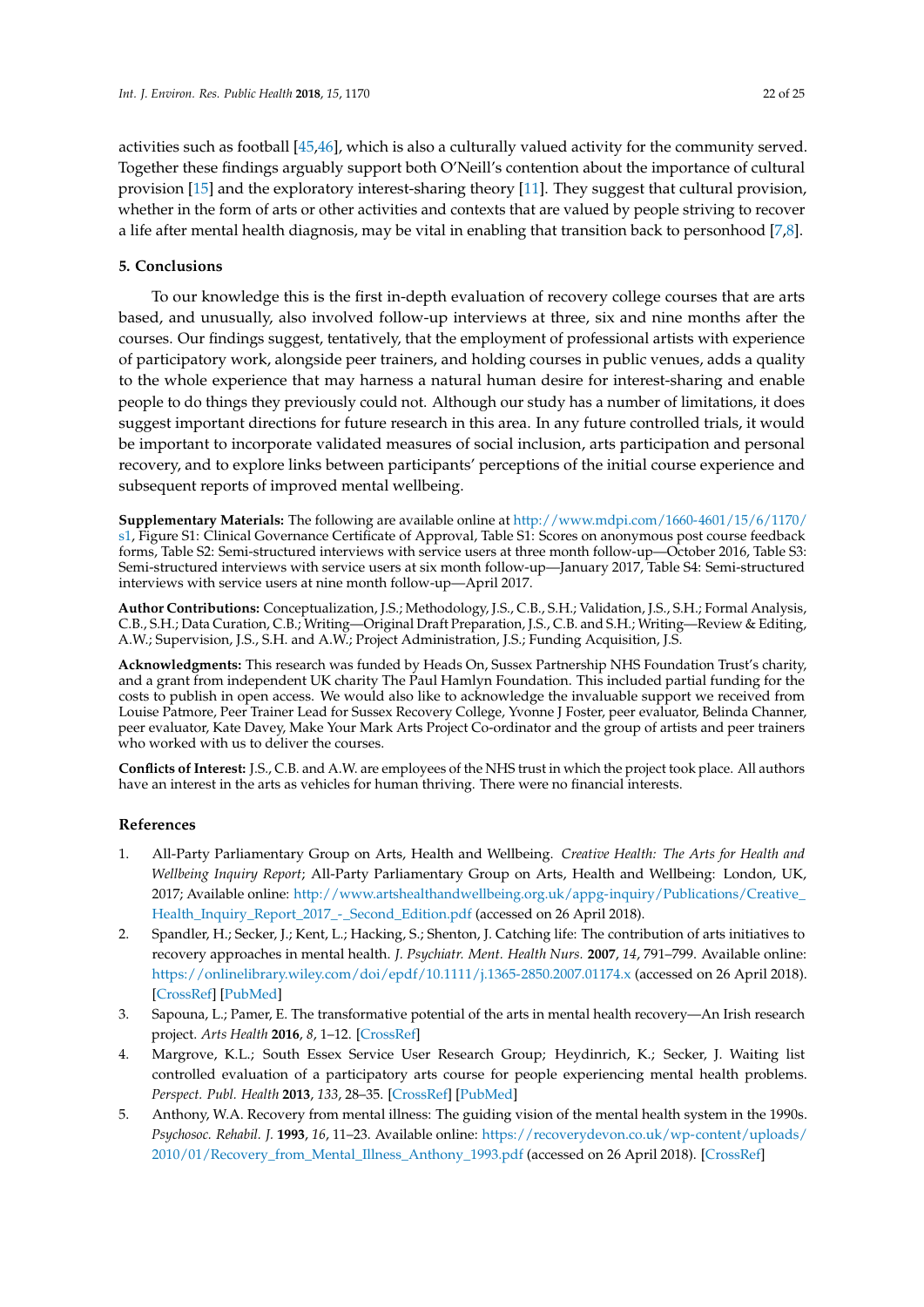- <span id="page-22-0"></span>6. Slade, M. *Personal Recovery and Mental Illness: A Guide for Mental Health Professionals*; Cambridge University Press: Cambridge, UK, 2009; ISBN 978-0-521-74658-8.
- <span id="page-22-1"></span>7. Deegan, P. Recovery and empowerment for people with psychiatric disabilities. *Soc. Work Health Care* **1997**, *25*, 11–24. [\[CrossRef\]](http://dx.doi.org/10.1300/J010v25n03_02) [\[PubMed\]](http://www.ncbi.nlm.nih.gov/pubmed/9358596)
- <span id="page-22-2"></span>8. Leamy, M.; Bird, V.; Le Boutillier, J.; Slade, M. Conceptual framework for personal recovery in mental health: Systematic review and narrative synthesis. *Br. J. Psychiatry* **2011**, *199*, 445–452. [\[CrossRef\]](http://dx.doi.org/10.1192/bjp.bp.110.083733) [\[PubMed\]](http://www.ncbi.nlm.nih.gov/pubmed/22130746)
- <span id="page-22-3"></span>9. Shepherd, G.; Boardman, J.; Burns, M. *Implementing Recovery: A Methodology for Organizational Change*; Sainsbury Centre for Mental Health: London, UK, 2010.
- <span id="page-22-4"></span>10. Heard, D. *The Challenge of Attachment for Caregiving*; Routledge: London, UK, 2009; ISBN 978-1-85575-728-8.
- <span id="page-22-5"></span>11. Heard, D.; Lake, B.; McCluskey, U. *Attachment Therapy with Adolescents and Adults*; Karnak: London, UK, 2012; ISBN 978-1-78049-042-7.
- <span id="page-22-6"></span>12. Bowlby, J. *Attachment and Loss (Vol. 1 Attachment)*; Hogarth: London, UK, 1969; ISBN 0-465-00543-8.
- <span id="page-22-7"></span>13. Ainsworth, M.D.S.; Blehar, M.C.; Waters, E.; Wall, S. *Patterns of Attachment: A Psychological Study of the Strange Situation*; Lawrence Erlbaum: Hillsdale, NJ, USA, 1978; ISBN 0-89859-461-8.
- <span id="page-22-8"></span>14. Perkins, R.; Repper, J.; Rinaldi, M.; Brown, H. *Recovery Colleges*; Centre for Mental Health: London, UK, 2012.
- <span id="page-22-9"></span>15. O'Neill, M. Cultural attendance and public mental health—From research to practice. *J. Public Ment. Health* **2010**, *9*, 22–29. [\[CrossRef\]](http://dx.doi.org/10.5042/jpmh.2010.0700)
- <span id="page-22-10"></span>16. Haslam, C.; Haslam, S.A.; McCloskey, L.-G.; Ysseldyk, R.; Pfisterer, K.; Brown, S. Collective cognition in aging: Social identification moderates cognitive health and well-being following story- and song-based reminiscence. *Aging Ment. Health* **2014**, *18*, 425–434. [\[CrossRef\]](http://dx.doi.org/10.1080/13607863.2013.845871) [\[PubMed\]](http://www.ncbi.nlm.nih.gov/pubmed/24131035)
- <span id="page-22-11"></span>17. Tajfel, H.; Turner, J.C. An integrative theory of intergroup conflict. In *The Social Psychology of Intergroup Relations*; Austin, W.G., Worchel, S., Eds.; Brooks Cole: Monteray, CA, USA, 1979; pp. 33–47. ISBN 978-0818502781.
- <span id="page-22-12"></span>18. Rinaldi, M.; Marland, M.; Wybourn, S. *Annual Report 2011–2012: South West London Recovery College*; SW London and St George's NHS Trust: London, UK, 2012; Available online: [http://rfact.org.au/wp-content/](http://rfact.org.au/wp-content/uploads/2015/05/SW-London-Recovery-College-evaluation-2011_12-v1-0.pdf) [uploads/2015/05/SW-London-Recovery-College-evaluation-2011\\_12-v1-0.pdf](http://rfact.org.au/wp-content/uploads/2015/05/SW-London-Recovery-College-evaluation-2011_12-v1-0.pdf) (accessed on 1 June 2018).
- <span id="page-22-13"></span>19. Meddings, S.; McGregor, J.; Waldo Roeg, W.; Shepherd, G. Recovery colleges: Quality and outcomes. *Ment. Health Soc. Incl.* **2015**, *19*, 212–221. [\[CrossRef\]](http://dx.doi.org/10.1108/MHSI-08-2015-0035)
- <span id="page-22-14"></span>20. McCaig, M.; McNay, L.; Marland, G.; Bradstreet, S.; Campbell, J. Establishing a recovery college in a Scottish University. *Ment. Health Soc. Incl.* **2014**, *18*, 92–97. [\[CrossRef\]](http://dx.doi.org/10.1108/MHSI-04-2014-0013)
- <span id="page-22-15"></span>21. Skipper, L.; Page, K. Our recovery journey: Two stories of change within Norfolk and Suffolk NHS Foundation Trust. *Ment. Health Soc. Incl.* **2015**, *19*, 38–44. [\[CrossRef\]](http://dx.doi.org/10.1108/MHSI-12-2014-0040)
- <span id="page-22-16"></span>22. Collins, R.; Shakespeare, T.; Firth, L. Psychiatrists' views on recovery colleges. *J. Ment. Health Train. Educ. Pract.* **2018**, *13*, 90–99. [\[CrossRef\]](http://dx.doi.org/10.1108/JMHTEP-05-2017-0037)
- <span id="page-22-17"></span>23. Meddings, S.; Guglietti, S.; Lambe, H.; Byrne, D. Student perspectives: Recovery college experience. *Ment. Health Soc. Incl.* **2014**, *18*, 142–150. [\[CrossRef\]](http://dx.doi.org/10.1108/MHSI-05-2014-0016)
- <span id="page-22-18"></span>24. Zabel, E.; Donegan, G.; Lawrence, K.; French, P. Exploring the impact of the recovery academy: A qualitative study of recovery college experiences. *J. Ment. Health Train. Educ. Pract.* **2016**, *11*, 162–171. [\[CrossRef\]](http://dx.doi.org/10.1108/JMHTEP-12-2015-0052)
- <span id="page-22-19"></span>25. Harper, L.; McKeown, M. Why make the effort? Exploring recovery college engagement. *Ment. Health Soc. Incl.* **2018**, *22*, 27–33. [\[CrossRef\]](http://dx.doi.org/10.1108/MHSI-10-2017-0043)
- <span id="page-22-20"></span>26. Sommer, J.; Gill, K.; Stein-Parbury, J. Walking side-by-side: Recovery colleges revolutionising mental health care. *Ment. Health Soc. Incl.* **2018**, *22*, 18–26. [\[CrossRef\]](http://dx.doi.org/10.1108/MHSI-11-2017-0050)
- <span id="page-22-21"></span>27. Bourne, P.; Meddings, S.; Whittington, A. An evaluation of service use outcomes in a recovery college. *J. Ment. Health* **2017**. [\[CrossRef\]](http://dx.doi.org/10.1080/09638237.2017.1417557) [\[PubMed\]](http://www.ncbi.nlm.nih.gov/pubmed/29275749)
- <span id="page-22-22"></span>28. Kelly, J.; Gallagher, S.; McMahon, J. Developing a recovery college: A preliminary exercise in establishing regional readiness and community needs. *J. Ment. Health* **2017**, *26*, 150–155. [\[CrossRef\]](http://dx.doi.org/10.1080/09638237.2016.1207227) [\[PubMed\]](http://www.ncbi.nlm.nih.gov/pubmed/27648749)
- <span id="page-22-23"></span>29. Rosenberg, F.; Parsa, A.; Humble, L.; McGee, C. *Meet Me: Making Art Accessible for People with Dementia*; MOMA: New York, NY, USA, 2009; ASIN: B008495U90.
- 30. Shaer, D.; Beavan, K.; Springham, N.; Pillinger, S.; Cork, A.; Brew, J.; Forshaw, Y.; Moody, P.; 'S', C. The role of art therapy in a pilot for art-based information prescription at Tate Britain. *Int. J. Art Ther.* **2008**, *13*, 25–33. [\[CrossRef\]](http://dx.doi.org/10.1080/17454830802069877)
- 31. Allan, J.; Barford, H.; Horwood, F.; Stevens, J.; Tanti, G. ATIC: Developing a recovery-based art therapy practice. *Int. J. Art Ther.* **2015**, *20*, 14–27. [\[CrossRef\]](http://dx.doi.org/10.1080/17454832.2014.968597)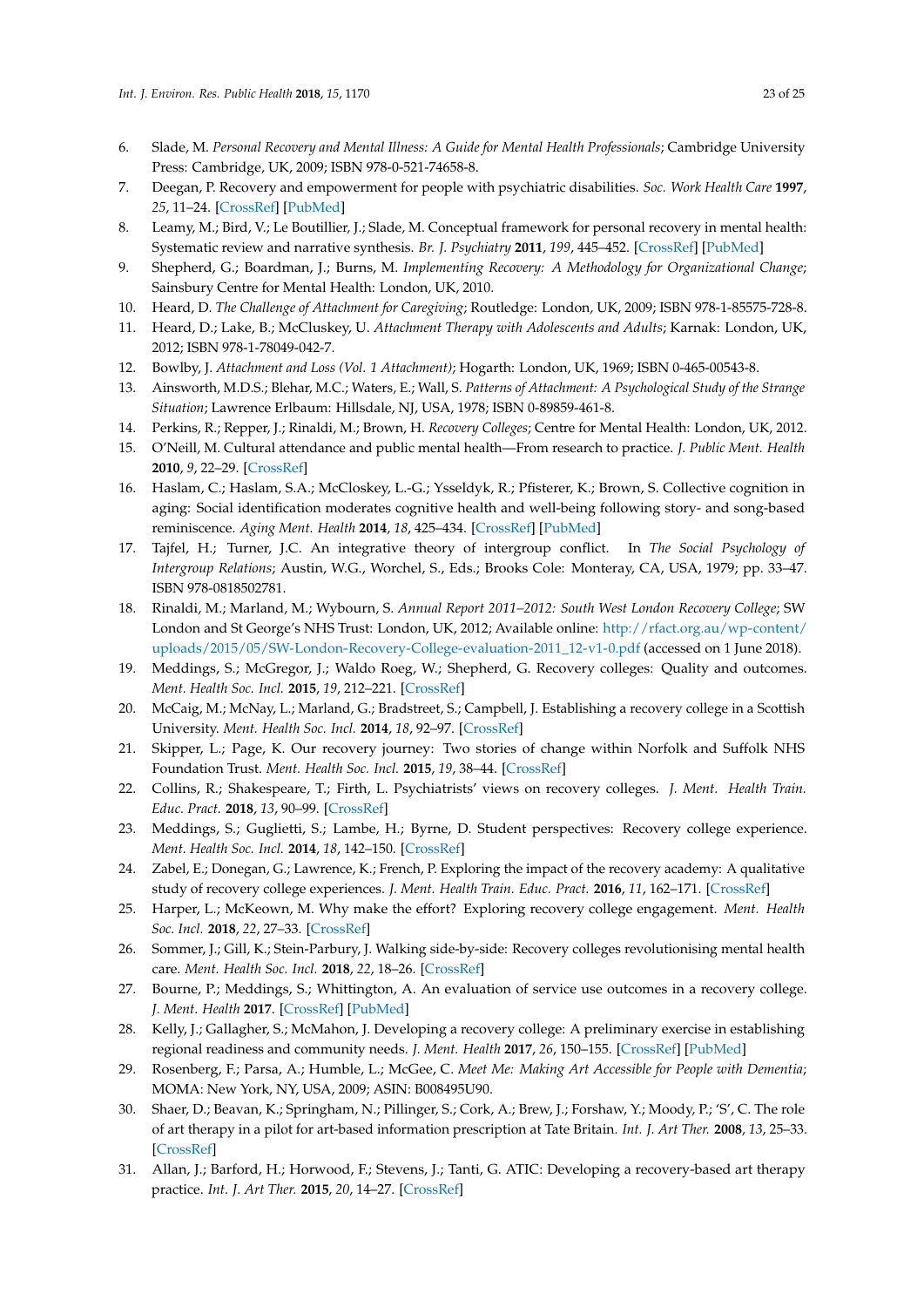- 32. Lynch, B. *Whose Cake Is it Anyway?* Paul Hamlyn Foundation: London, UK, 2011; Available online: [http:](http://ourmuseum.org.uk/wp-content/uploads/Whose-cake-is-it-anyway-report.pdf) [//ourmuseum.org.uk/wp-content/uploads/Whose-cake-is-it-anyway-report.pdf](http://ourmuseum.org.uk/wp-content/uploads/Whose-cake-is-it-anyway-report.pdf) (accessed on 27 April 2018).
- <span id="page-23-0"></span>33. Lynch, B. *Our Museum: A Five Year Perspective from a Critical Friend*; Paul Hamlyn Foundation: London, UK, 2014; Available online: [http://ourmuseum.org.uk/wp-content/uploads/A-five-year-perspective-from-a](http://ourmuseum.org.uk/wp-content/uploads/A-five-year-perspective-from-a-critical-friend.pdf)[critical-friend.pdf](http://ourmuseum.org.uk/wp-content/uploads/A-five-year-perspective-from-a-critical-friend.pdf) (accessed on 1 June 2018).
- <span id="page-23-1"></span>34. HEADS ON. *Make Your Mark*; Sussex NHS Foundation Trust: West Sussex, UK, 2018; Available online: <www.headsoncharity.org/where-your-money-goes/164/index.html> (accessed on 25 April 2018).
- <span id="page-23-2"></span>35. Creswell, J.W.; Plano Clark, V.L. *Designing and Conducting Mixed Methods Research*; Sage: London, UK, 2010; ISBN 978-1412975179.
- <span id="page-23-3"></span>36. Craig, P.; Dieppe, P.; Macintyre, S.; Michie, S.; Nazareth, I.; Petticrew, M. Developing and evaluating complex interventions: The new Medical Research Council guidance. *Int. J. Nurs. Stud.* **2013**, *50*, 585–592. [\[CrossRef\]](http://dx.doi.org/10.1016/j.ijnurstu.2012.09.009) [\[PubMed\]](http://www.ncbi.nlm.nih.gov/pubmed/23159017)
- <span id="page-23-4"></span>37. Yin, R. *Case Study Research: Design and Methods*; Sage: London, UK, 2013; ISBN 978-1452242569.
- <span id="page-23-5"></span>38. Stewart-Brown, S.; Tennant, A.; Tennant, R.; Platt, S.; Parkinson, J.; Weich, S. Internal construct validity of the Warwick-Edinburgh mental well-being scale (WEMWBS): A Rasch analysis using data from the Scottish Health Education Population Survey. *Health Qual. Life Outcomes* **2009**, *7*, 15. [\[CrossRef\]](http://dx.doi.org/10.1186/1477-7525-7-15) [\[PubMed\]](http://www.ncbi.nlm.nih.gov/pubmed/19228398)
- <span id="page-23-6"></span>39. Vaingankar, J.A.; Abdin, E.; Chong, S.A.; Sambasivam, R.; Seow, E.; Jeyagurunathan, A.; Picco, L.; Stewart-Brown, S.; Subramaniam, M. Psychometric properties of the short Warwick Edinburgh mental well-being scale (SWEMWBS) in service users with schizophrenia, depression and anxiety spectrum disorders. *Health Qual. Life Outcomes* **2017**, *15*, 153. [\[CrossRef\]](http://dx.doi.org/10.1186/s12955-017-0728-3) [\[PubMed\]](http://www.ncbi.nlm.nih.gov/pubmed/28764770)
- <span id="page-23-7"></span>40. Greenwood, K.E.; Sweeney, A.; Williams, S.; Garety, P.; Kuipers, E.; Scott, J.; Peters, E. CHoice of Outcome in Cbt for PsychosEs. *Schizophr. Bull.* **2010**, *36*, 126–135. [\[CrossRef\]](http://dx.doi.org/10.1093/schbul/sbp117) [\[PubMed\]](http://www.ncbi.nlm.nih.gov/pubmed/19880823)
- <span id="page-23-8"></span>41. Braun, V.; Clarke, V. Using thematic analysis in psychology. *Qual. Res. Psychol.* **2006**, *3*, 77–101. [\[CrossRef\]](http://dx.doi.org/10.1191/1478088706qp063oa)
- <span id="page-23-9"></span>42. Mays, N.; Pope, C. Qualitative research in health care: Assessing quality in qualitative research. *BMJ* **2000**, *320*, 50–52. Available online: <https://www.ncbi.nlm.nih.gov/pmc/articles/PMC1117321/pdf/50.pdf> (accessed on 27 April 2018). [\[CrossRef\]](http://dx.doi.org/10.1136/bmj.320.7226.50) [\[PubMed\]](http://www.ncbi.nlm.nih.gov/pubmed/10617534)
- <span id="page-23-10"></span>43. Angermeyer, M.C.; Holzinger, A.; Carta, M.G.; Schomerus, G. Biogenic explanations and public acceptance of mental illness: Systematic review of population studies. *Br. J. Psychiatry* **2011**, *199*, 367–372. [\[CrossRef\]](http://dx.doi.org/10.1192/bjp.bp.110.085563) [\[PubMed\]](http://www.ncbi.nlm.nih.gov/pubmed/22045945)
- <span id="page-23-11"></span>44. St. Claire, L.S.; Clucas, C. In sickness and in health: Influences of social categorizations on health-related outcomes. In *The Social Cure: Identity, Health and Well-Being*; Jetten, J., Haslam, C., Haslam, S.A., Eds.; Psychology Press: Hove, UK, 2012; pp. 75–96. ISBN 978-1-84872-021-3.
- <span id="page-23-12"></span>45. Spandler, H.; Roy, A.; McKeown, M. Using football metaphor to engage men in therapeutic support. *J. Soc. Work Pract.* **2014**, *28*, 229–245. [\[CrossRef\]](http://dx.doi.org/10.1080/02650533.2013.853286)
- <span id="page-23-13"></span>46. McKeown, M.; Roy, A.; Sandler, H. 'You'll never walk alone': Supportive social relations in a football and mental health project. *Int. J. Ment. Health Nurs.* **2015**, *24*, 360–369. [\[CrossRef\]](http://dx.doi.org/10.1111/inm.12122) [\[PubMed\]](http://www.ncbi.nlm.nih.gov/pubmed/25676485)
- <span id="page-23-14"></span>47. Boardman, J.; Roberts, G. *Risk, Safety and Recovery*; NHS Confederation, Centre for Mental Health: London, UK, 2014; Available online: <https://www.centreformentalhealth.org.uk/risk-and-recovery> (accessed on 28 April 2018).
- <span id="page-23-15"></span>48. Gilbert, P. *The Compassionate Mind*; Robinson: London, UK, 2013; ISBN 978-1-84901-098-6.
- <span id="page-23-16"></span>49. Collier, R.; Stickley, T. From service user involvement to collaboration in mental health nurse education: Developing a practical philosophy of change. *J. Ment. Health Train. Educ. Pract.* **2010**, *5*, 4–11. [\[CrossRef\]](http://dx.doi.org/10.5042/jmhtep.2010.0685)
- <span id="page-23-17"></span>50. Richards, G.; Holttum, S.; Springham, N. How do "mental health professionals" who are also or have been "mental health service users" construct their identities? *Sage Open* **2016**, *6*. [\[CrossRef\]](http://dx.doi.org/10.1177/2158244015621348)
- <span id="page-23-18"></span>51. Corrigan, P.W.; Shapiro, J.R. Measuring the impact of programs that challenge the public stigma of mental illness. *Clin. Psychol. Rev.* **2010**, *30*, 907–922. [\[CrossRef\]](http://dx.doi.org/10.1016/j.cpr.2010.06.004) [\[PubMed\]](http://www.ncbi.nlm.nih.gov/pubmed/20674114)
- <span id="page-23-19"></span>52. Baumgartner, J.M.; Burns, J.K. Measuring social inclusion: A key outcome in global mental health. *Int. J. Epidemiol.* **2014**, *43*, 354–364. [\[CrossRef\]](http://dx.doi.org/10.1093/ije/dyt224) [\[PubMed\]](http://www.ncbi.nlm.nih.gov/pubmed/24306926)